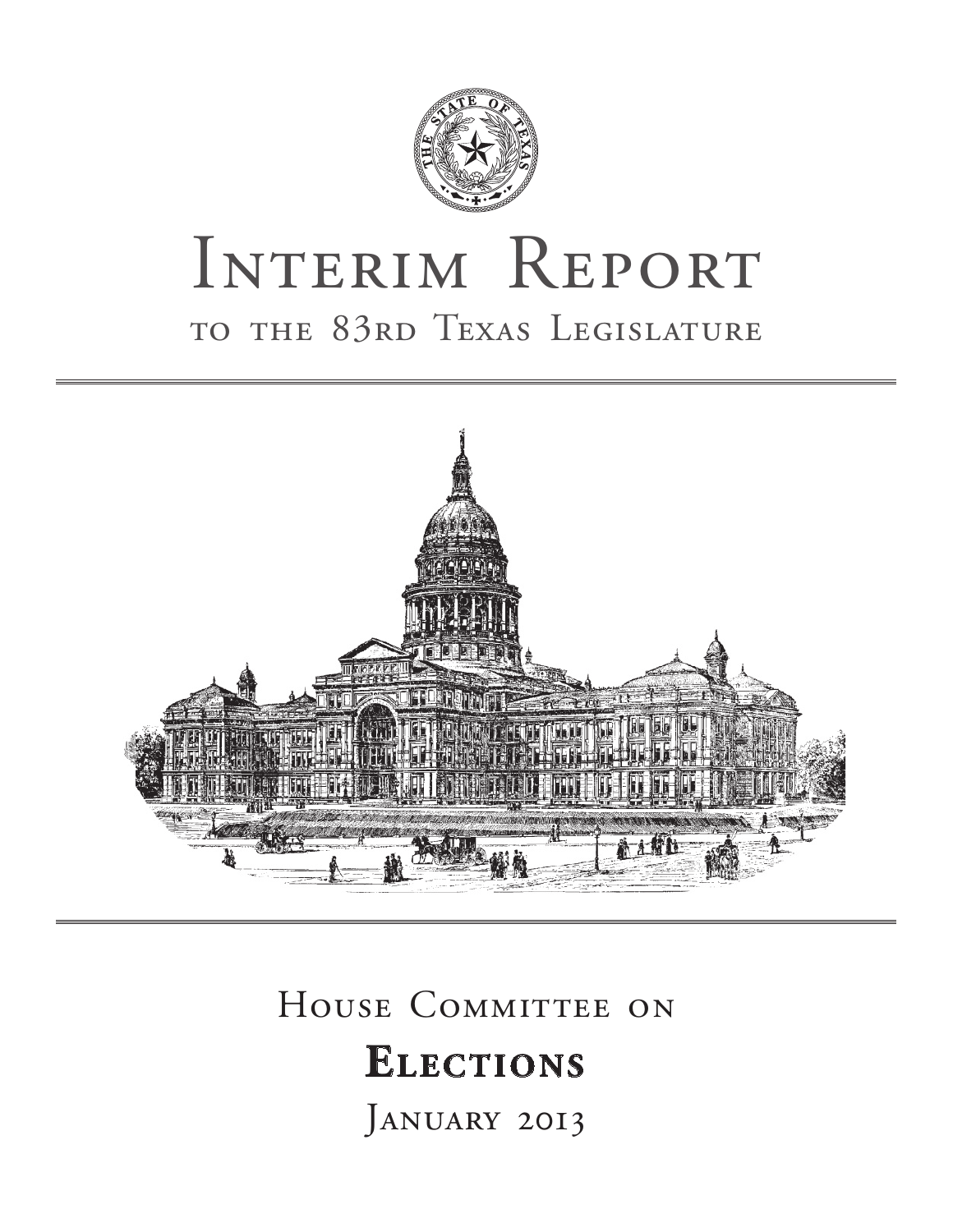## **HOUSE COMMITTEE ON ELECTIONS TEXAS HOUSE OF REPRESENTATIVES INTERIM REPORT 2012**

## **A REPORT TO THE HOUSE OF REPRESENTATIVES 83RD TEXAS LEGISLATURE**

## **LARRY TAYLOR CHAIRMAN**

**COMMITTEE CLERK NICOLE SUNSTRUM**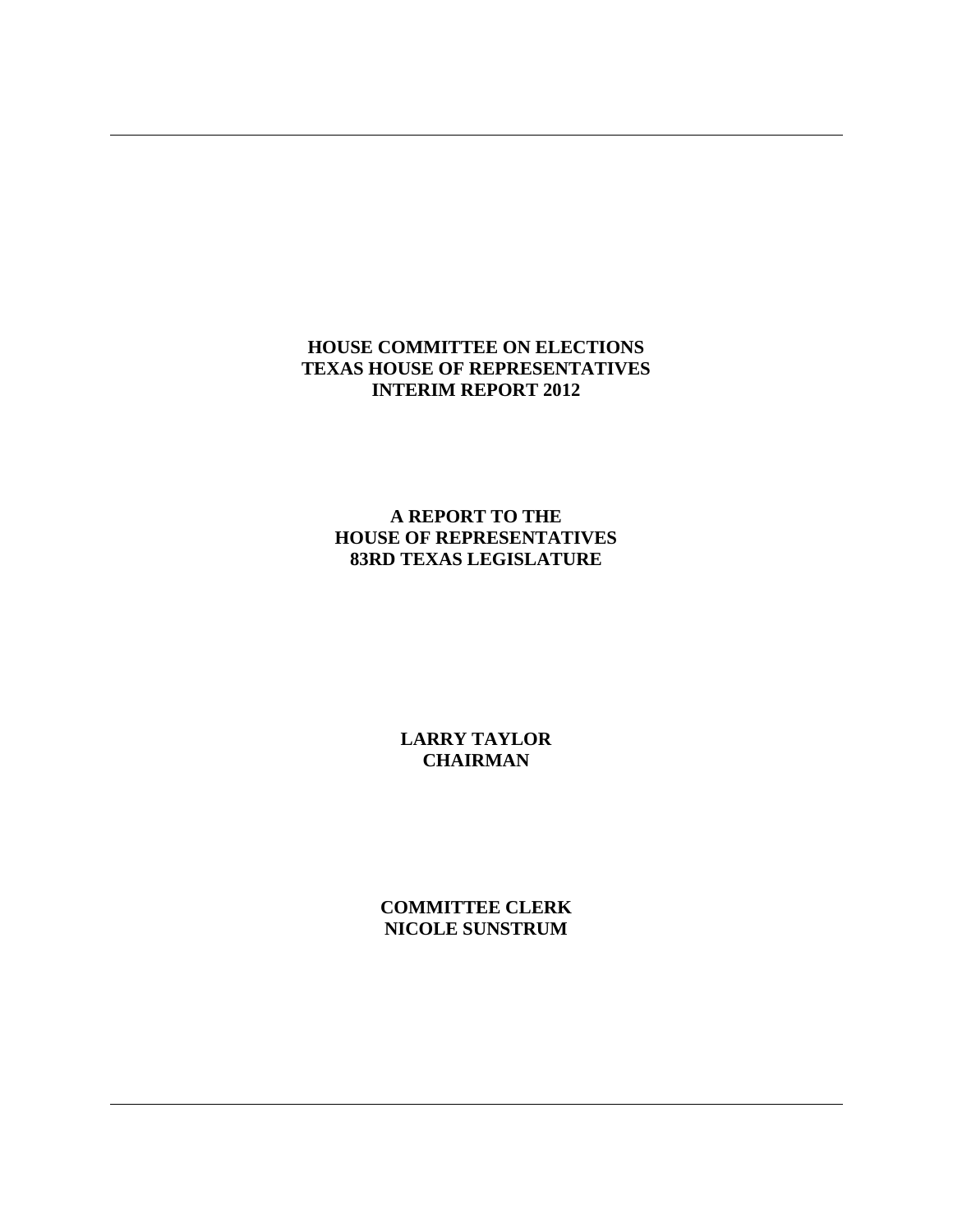

Committee On Elections

January 4, 2013

Larry Taylor P.O. Box 2910<br>
Chairman Austin, Texas 78768-2910 Austin, Texas 78768-2910

The Honorable Joe Straus Speaker, Texas House of Representatives Members of the Texas House of Representatives Texas State Capitol, Rm. 2W.13 Austin, Texas 78701

Dear Mr. Speaker and Fellow Members:

The Committee on Elections of the Eighty-Second Legislature hereby submits its interim report including recommendations for consideration by the Eighty-third Legislature.

Respectfully submitted,

 $U$   $U$   $U$   $U$   $U$ 

Ana Hernandez I

ycee Tanon and the same of the same of the same of the same of the same of the same of the same of the same of Joe Farias Jason Isaac

 $\frac{1}{2}$  ling Phil King Marc Veasey

 $\sqrt{2}$ arry Taylor

 $\mathcal{L}$ tertuit obnil Dan Branch Cindy Burkett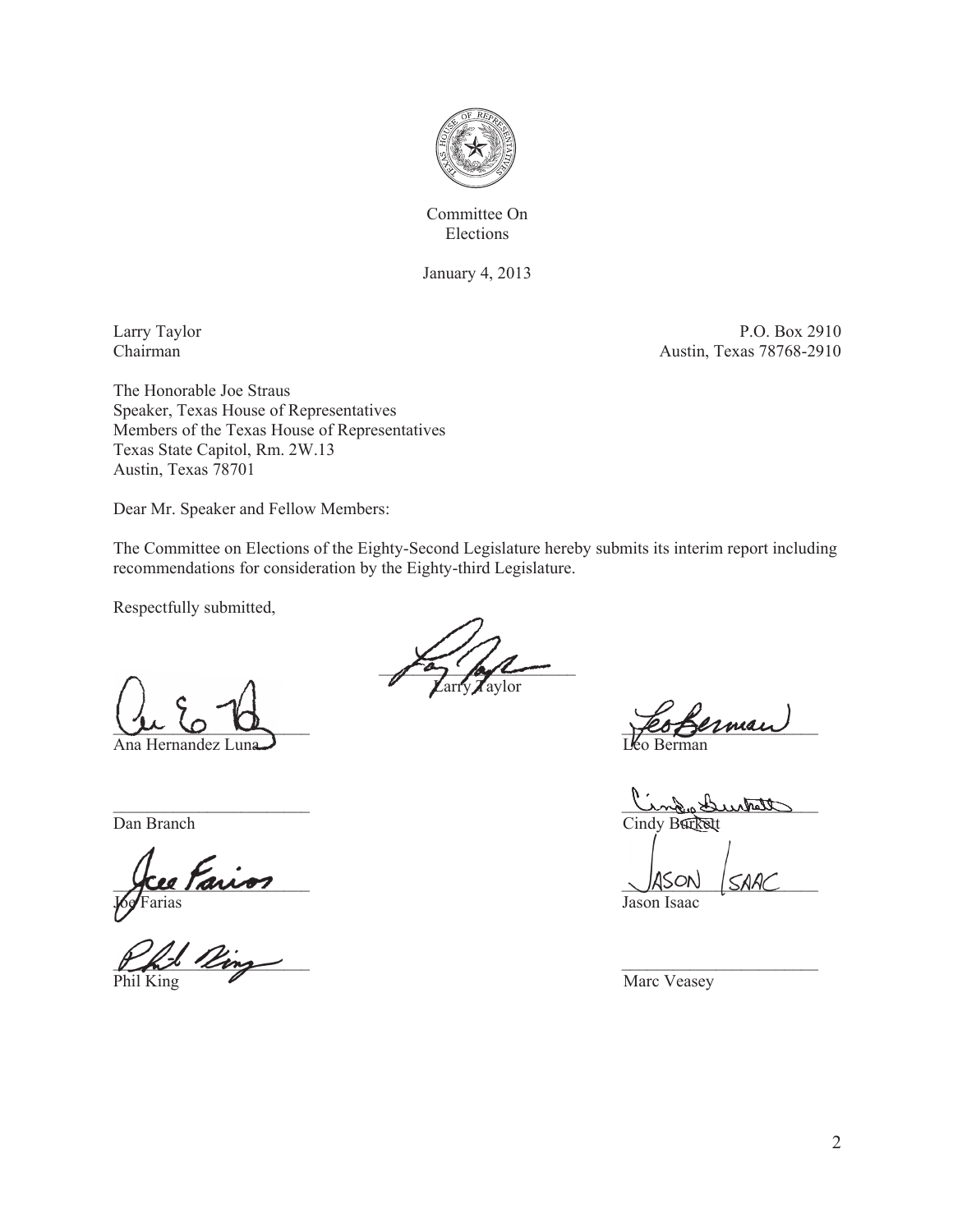## **TABLE OF CONTENTS**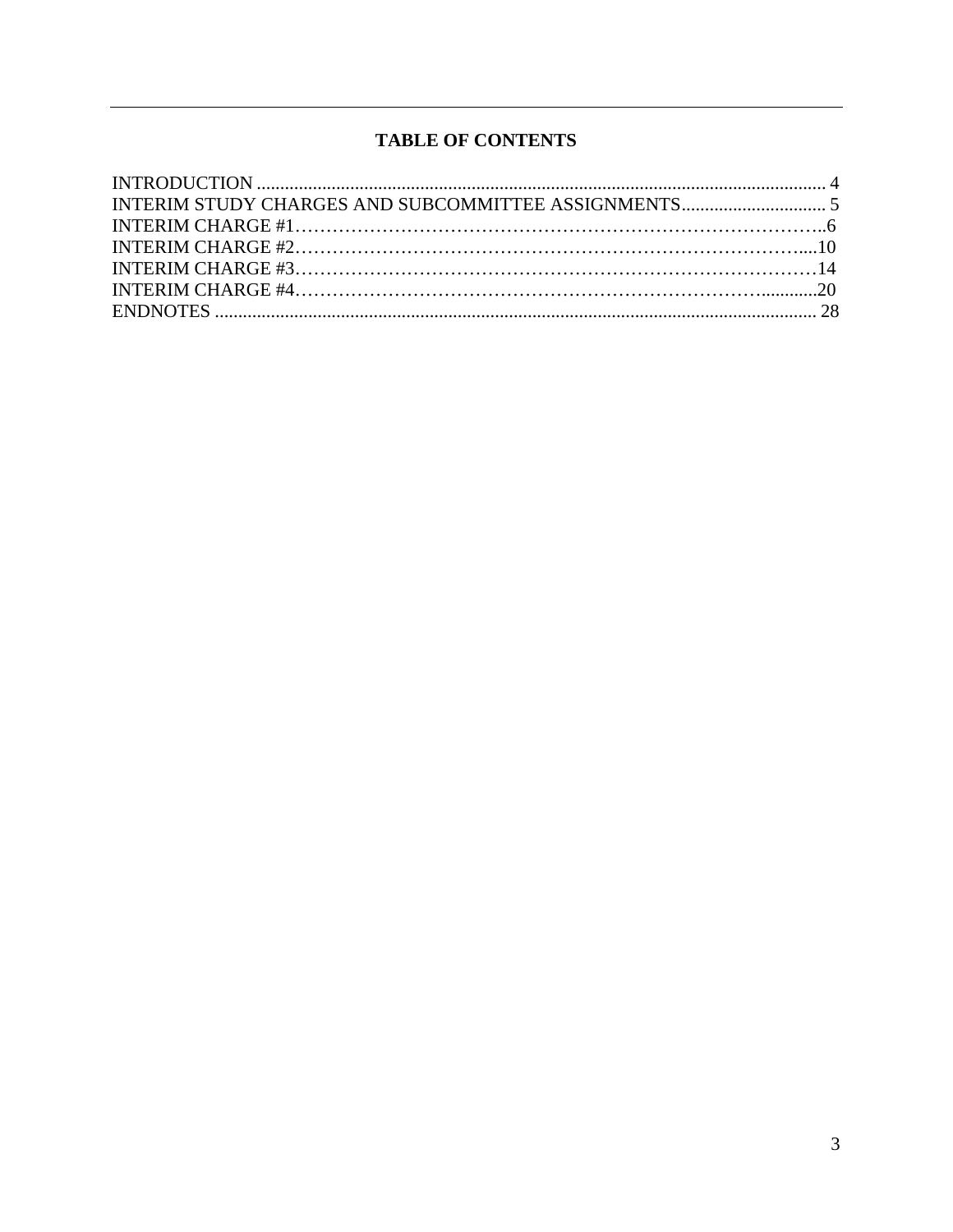### **INTRODUCTION**

At the beginning of the 82nd Legislature, the Honorable Joe Straus, Speaker of the Texas House of Representatives, appointed 9 members to the House Committee on Elections: Larry Taylor, Chair; Ana Hernandez Luna, Vice-Chair; Leo Berman; Dan Branch; Cindy Burkett; Joe Farias; Jason Isaac; Phil King; and Marc Veasey.

The House Rules adopted by the 82nd Legislature give the House Committee on Elections its jurisdiction. The committee shall have nine members, with jurisdiction over all matters pertaining to:

(1) the right of suffrage in Texas;

(2) primary, special, and general elections;

(3) revision, modification, amendment, or change of the Election Code;

(4) the Secretary of State in relation to elections;

(5) campaign finance;

(6) the duties and conduct of candidates for public office and of

persons with an interest in influencing public policy; and

(7) the following state agencies: the Office of the Secretary of State

and the Texas Ethics Commission.

Four charges were assigned to the committee for study. The committee has completed its hearings and has issued the following report. All interim charges including the charge, monitor the agencies and programs under the committee's jurisdiction, were undertaken by the committee as a whole and no subcommittees were appointed.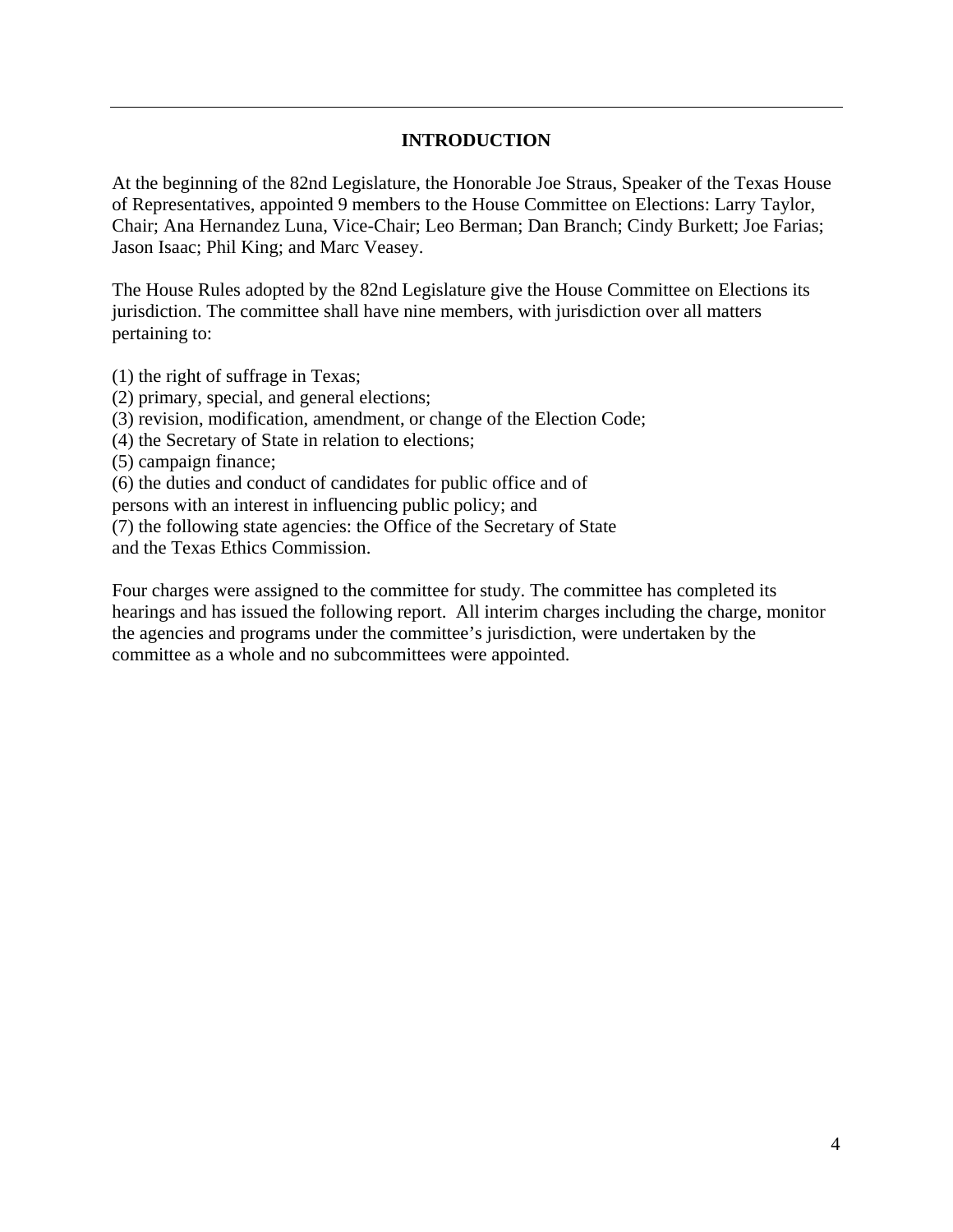## **HOUSE COMMITTEE ON ELECTIONS**

## **INTERIM STUDY CHARGES AND SUBCOMMITTEE ASSIGNMENTS**

| <b>CHARGE 1</b> | Examine the benefits and risks of using mobile voting stations in Texas.                                                                                                                                                                                      |
|-----------------|---------------------------------------------------------------------------------------------------------------------------------------------------------------------------------------------------------------------------------------------------------------|
| <b>CHARGE 2</b> | Examine ways to more clearly define a residence address for voter<br>registration purposes, giving special consideration to college-age students.                                                                                                             |
| <b>CHARGE 3</b> | Monitor the implementation and impact of the MOVE Act on the state and<br>on municipalities. Make legislative recommendations, as needed, to ensure<br>a smooth implementation of the law. (Joint with the House Committee on<br>Defense & Veterans' Affairs) |
| <b>CHARGE 4</b> | Monitor the agencies and programs under the committee's jurisdiction and<br>the implementation of relevant legislation passed by the 82nd Legislature.                                                                                                        |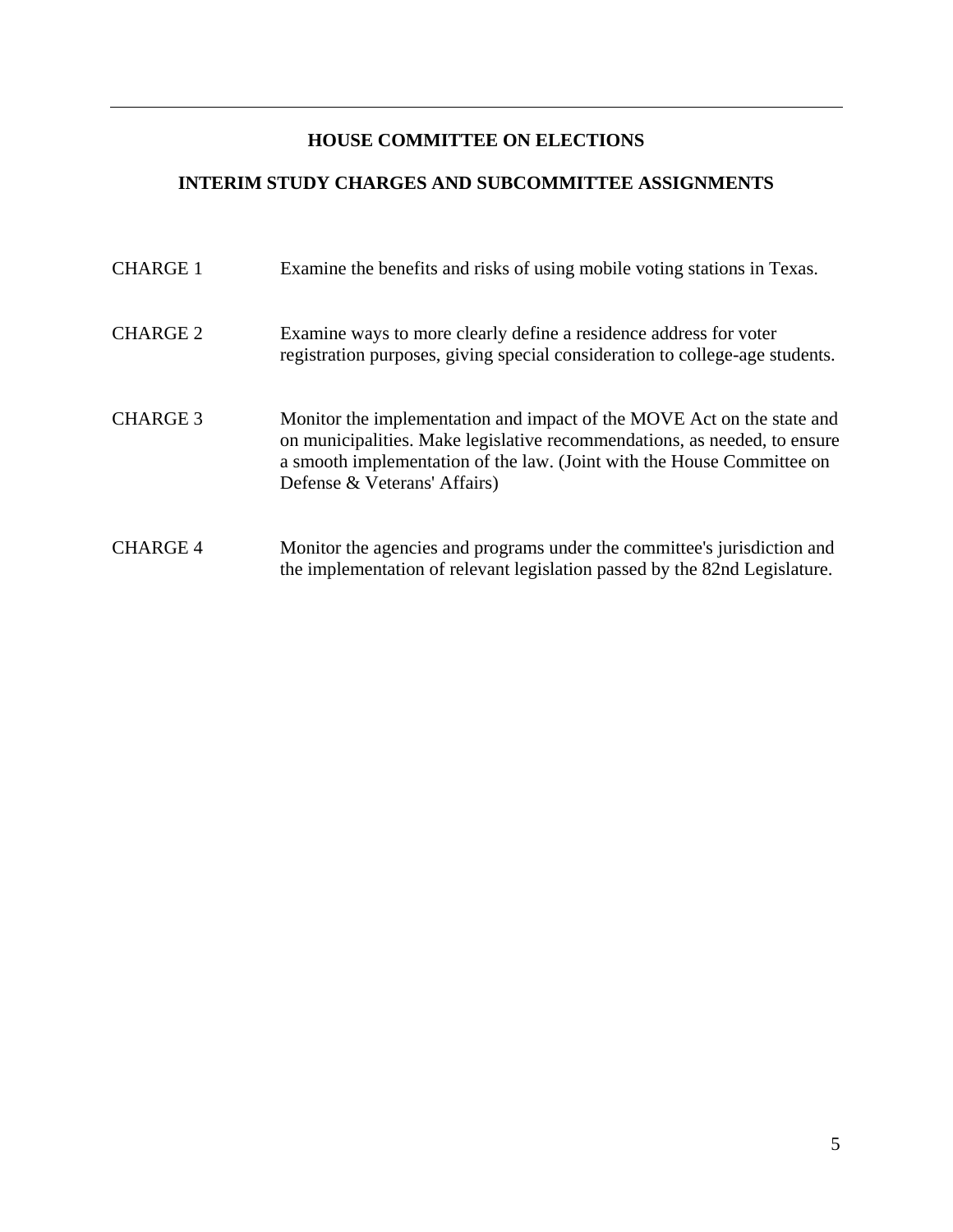## INTERIM CHARGE #1

Examine the benefits and risks of using mobile voting stations in Texas.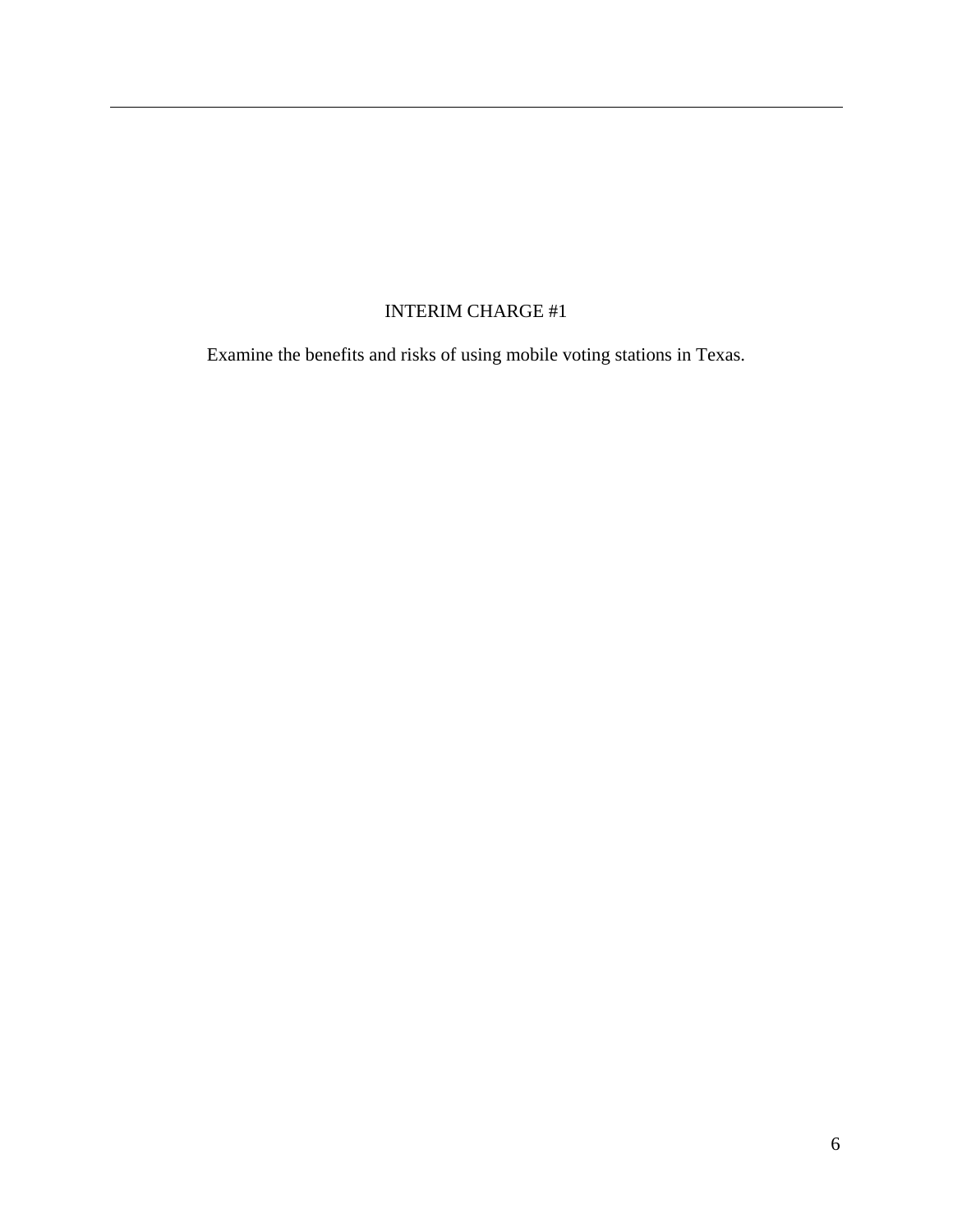## MOBILE VOTING

#### PUBLIC HEARING

The House Committee on Elections held a public hearing on its Interim Charge #1 related to the benefits and risks of using mobile voting stations in Texas on September 24, 2012 at 10:00 a.m. in Austin, Texas in the Capitol Extension, Room E2.014. The following individuals testified on the charge:

Stan Stanart, Harris County

The following section of this report related to mobile voting is produced in large part from the oral and written testimony submitted to the committee.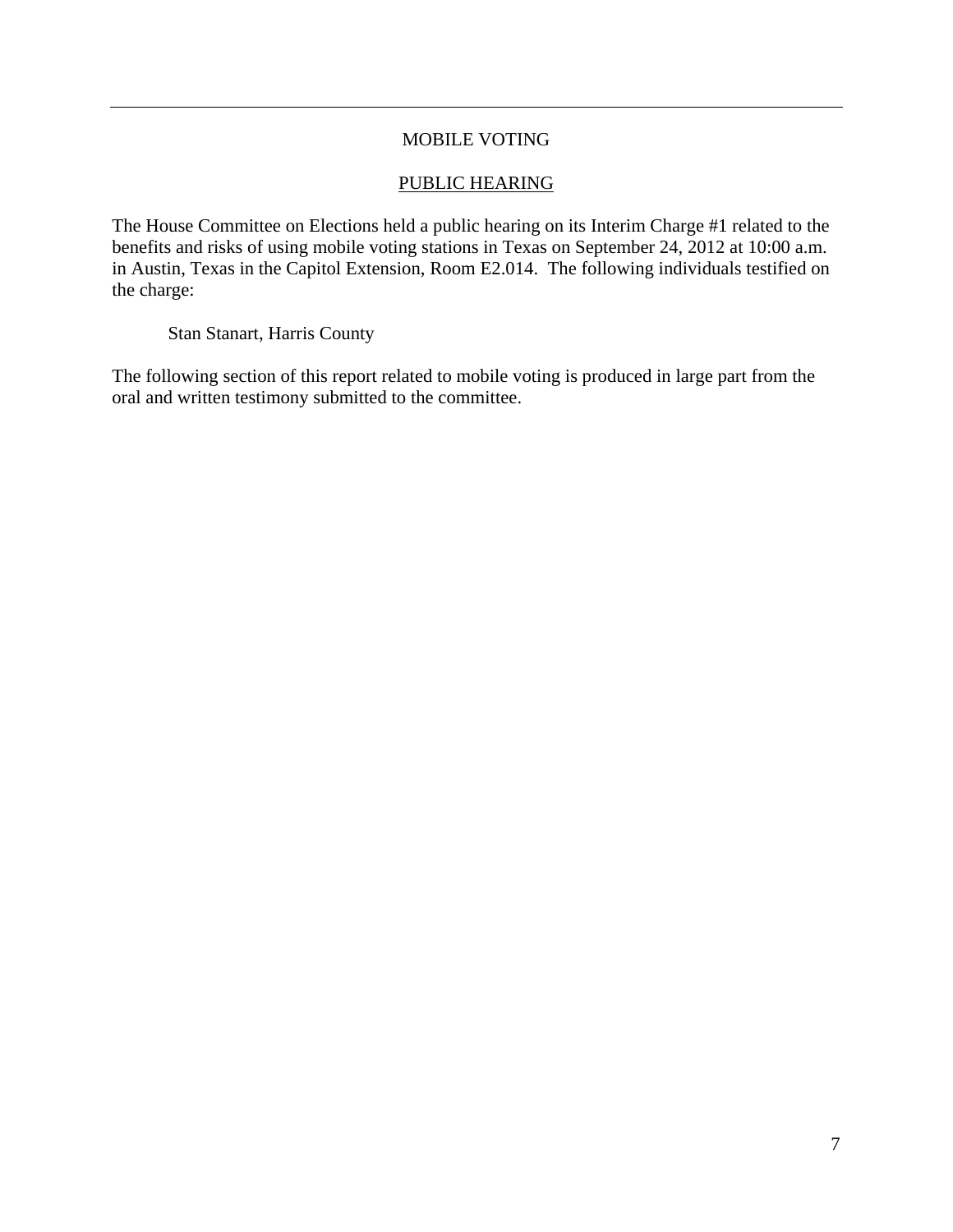#### BACKGROUND

According to the Texas Secretary of State ("SOS"), what is commonly known as "mobile voting" or "movable voting" is a reference to the use of temporary early voting locations. Mobile voting is not defined in the Texas Election Code ("TEC") but represents a system in which temporary branch locations move around the county. Depending on a county's resources, the movable voting stations may be a physical location that voting equipment is delivered to or in some cases, a vehicle, such as an RV, that houses voting equipment. For example, the early voting location would "move" from the clerk's main business office to various locations around the county or political subdivision. The goal of such stations is to provide more opportunities to vote and increase voter turnout. $1$ 

A mobile voting station must meet the same requirements as other voting stations. Section 1.005(22), TEC, defines "voting station" as a voting booth or other place where voters mark their ballots or otherwise indicate their votes at a polling place. Station accessibility is addressed in Section 61.013(a), TEC, which provides that a county with a population of 10,000 or more, but less than 20,000, may be excused from the requirement to have an accessible voting station in every polling place and every early voting location, provided it (1) makes a showing of undue burden, (2) provides at least one accessible voting station on election day and during the early voting period, and (3) provides an accessible "mobile voting station" that is deployed at least once at each polling place used for early voting by personal appearance. Similarly, a local political subdivision in a county with a population of 10,000 or more, but less than 20,000, may be excused from the requirement to have an accessible voting station in every polling place and every early voting location if it complies with  $(1) - (3)^2$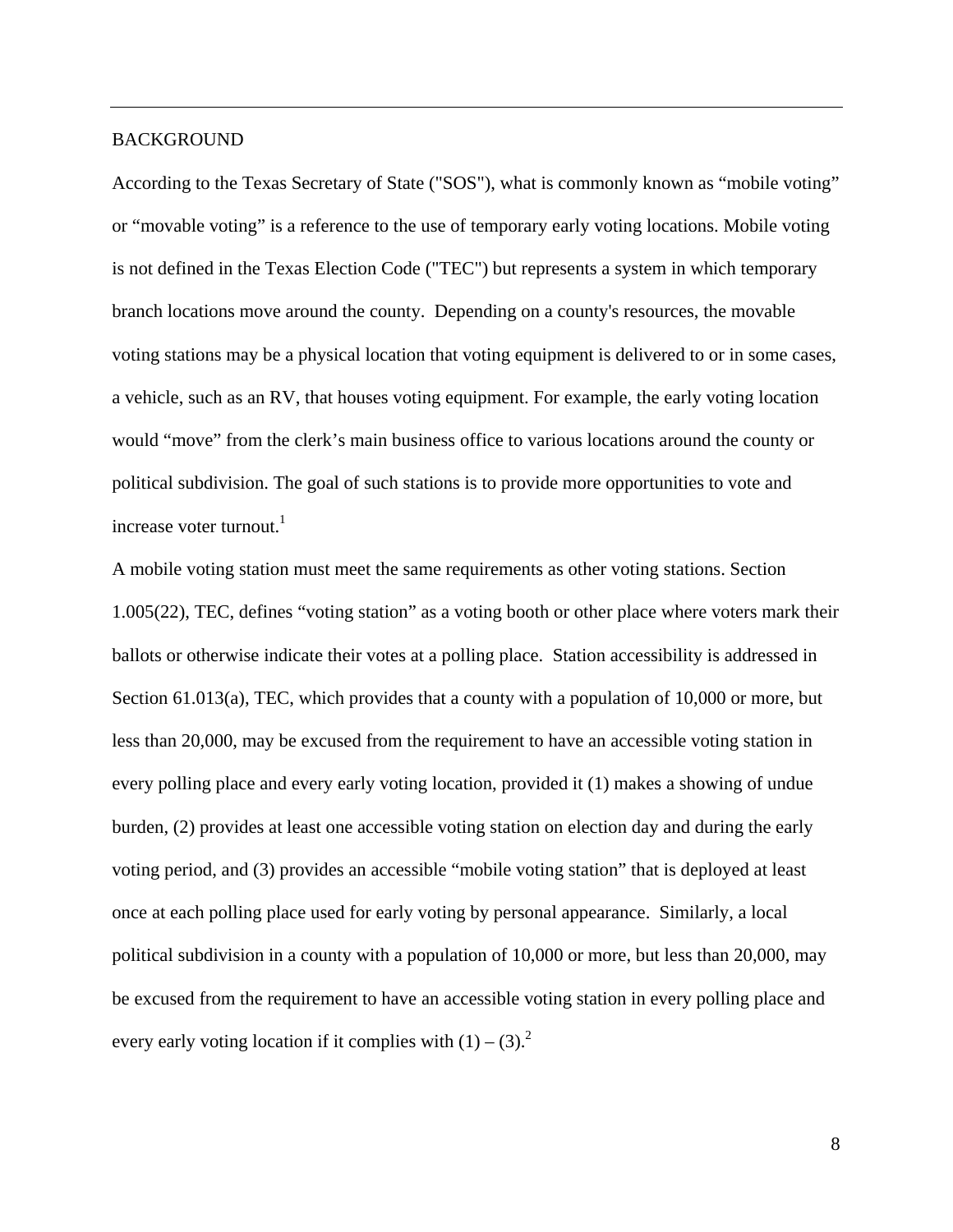#### CURRENT

Because mobile voting does not technically exist in the TEC, there are not standard guidelines on how to proceed with their placement. The number and nature of these stations vary from county to county depending heavily on the resources available. The Commissioners' court (in counties with a population under 100,000) or the governing body of the political subdivision, as appropriate, determines the temporary branch locations, and the days and hours during the earlyvoting-in person period when the branches will be open. In many of the smaller counties, the commissioners court establishes at least one branch early voting location to accommodate county voters.<sup>4</sup>

In counties with a population of 100,000 or more, commissioners court must establish temporary branch locations with varying days and hours of operation.<sup>5</sup> According to the 2010 Census, there are 39 counties exceeding 100,000. These counties, by size, include: Harris, Dallas, Tarrant, Bexar, Travis, El Paso, Collin, Hidalgo, Denton, Fort Bend, Montgomery, Williamson, Cameron, Nueces, Brazoria, Bell, Galveston, Lubbock, Jefferson, Webb, McLennan, Smith, Brazos, Hays, Johnson, Ellis, Ector, Midland, Guadalupe, Taylor, Wichita, Gregg, Potter, Grayson, Randall, Parker, Tom Green, Comal, and Kaufman.<sup>6</sup>

There is little information on which counties and other political subdivisions (in the county population range of 10,000-20,000) take advantage of the opportunity for accessible mobile voting stations. Many political subdivisions such as cities and school districts use only one early voting location. Therefore, moving an accessible voting station from one early voting location to another, may not be needed.

#### RECOMMENDATIONS

While the TEC does not define "mobile voting", political entities conducting Texas Elections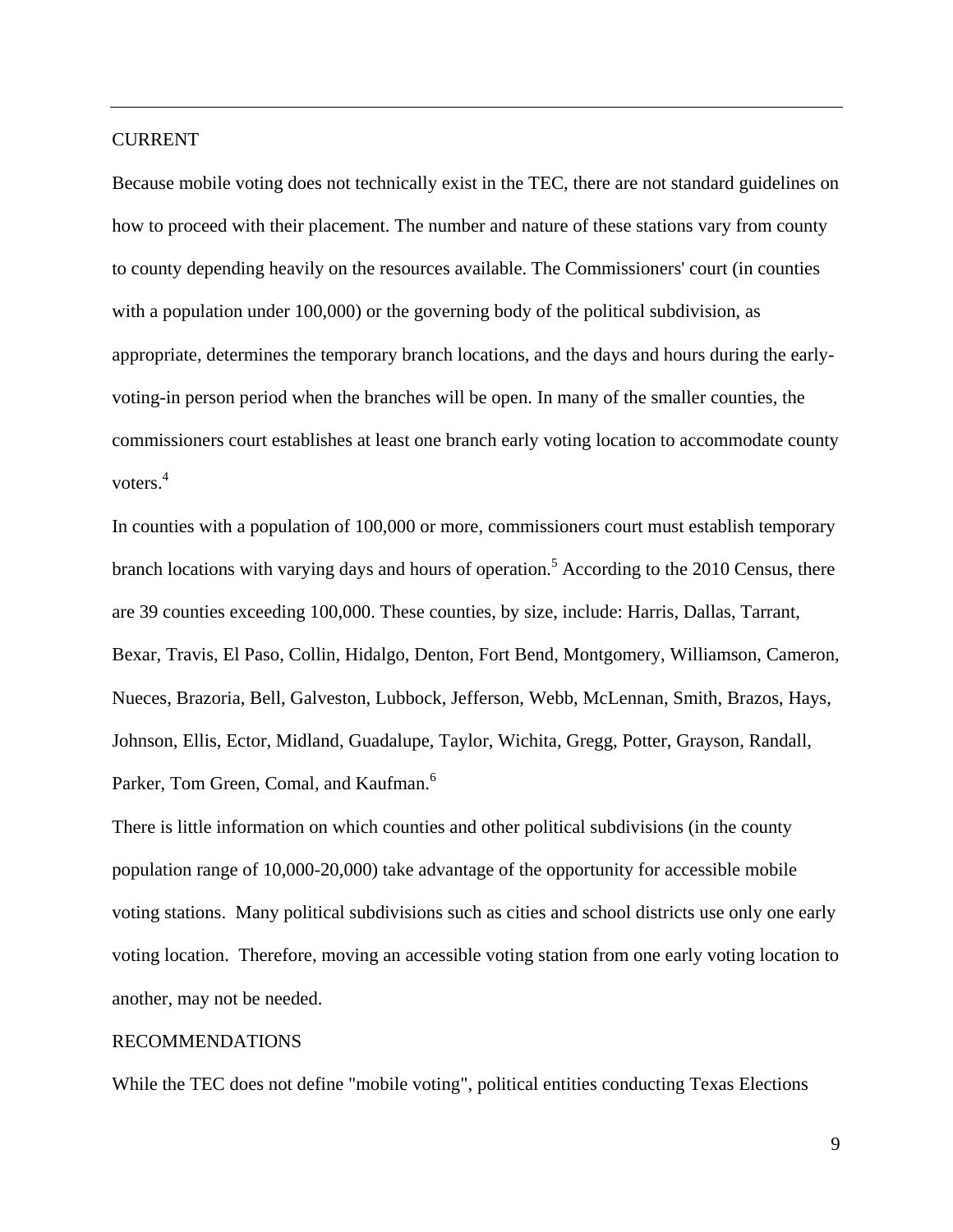should help the Texas Legislature identify areas of improvement for program uniformity,

appropriate regulatory oversight and voter access.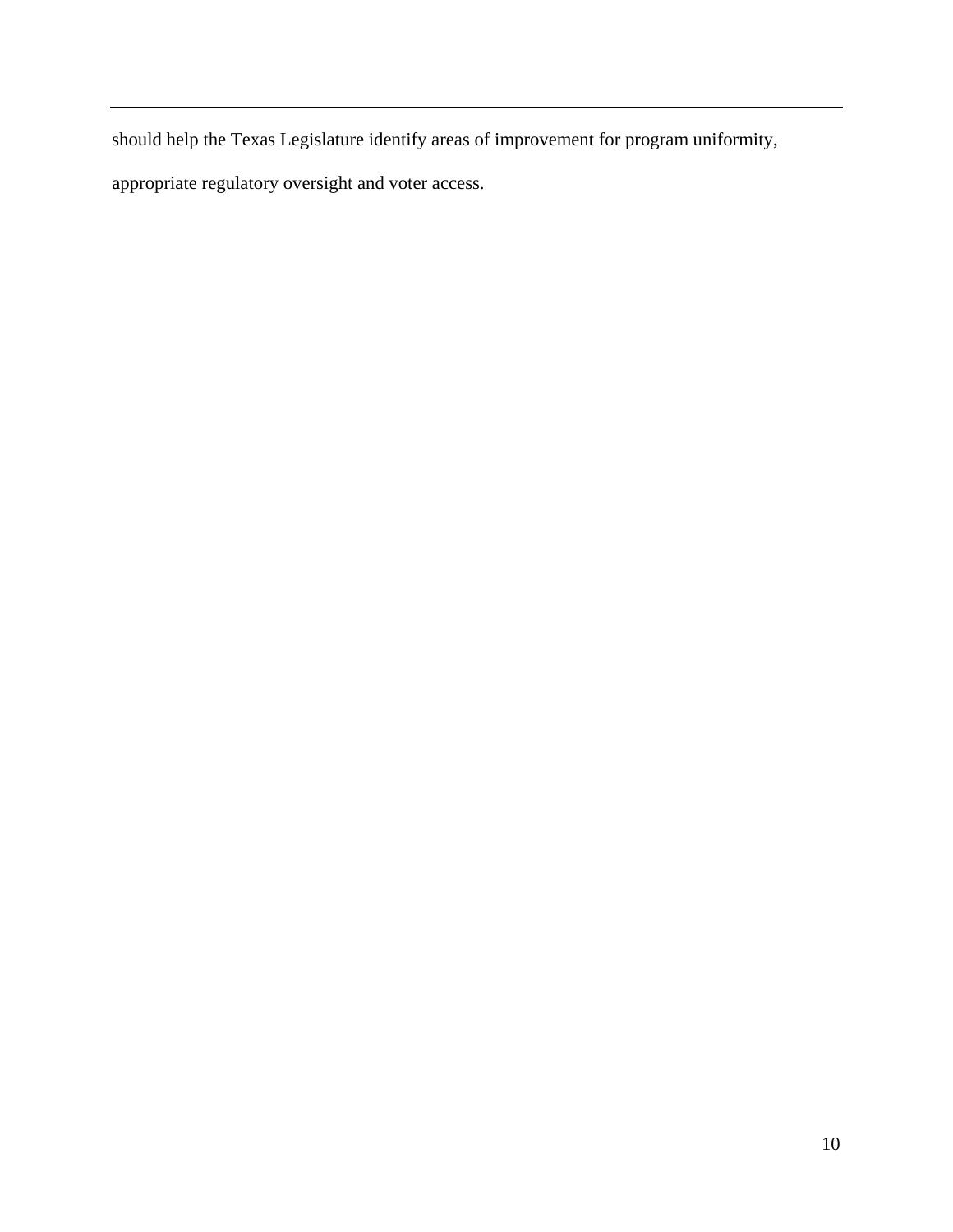## INTERIM CHARGE #2

Examine ways to more clearly define a residence address for voter registration purposes, giving special consideration to college-age students.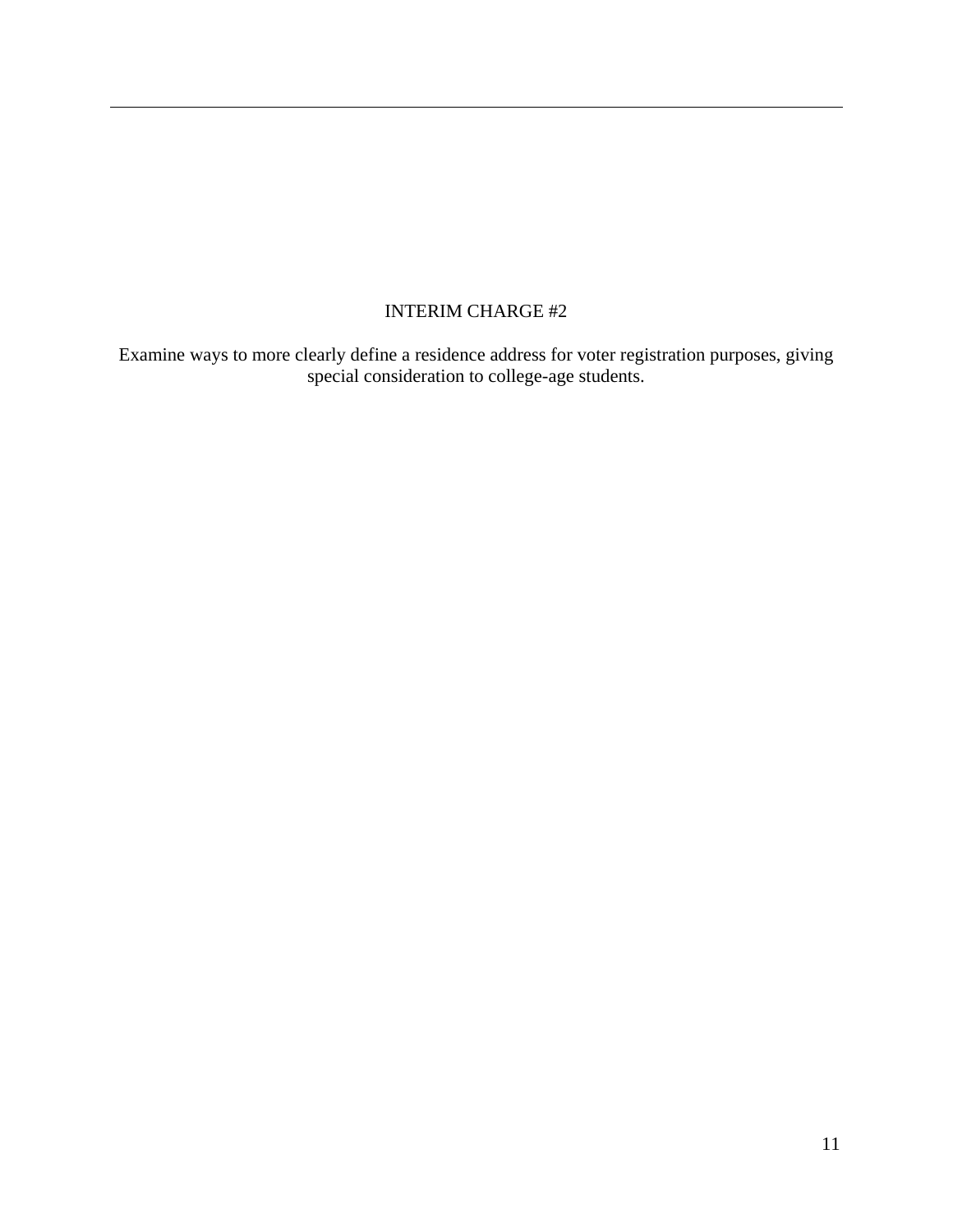#### RESIDENCE ADDRESS

#### PUBLIC HEARING

The House Committee on Elections held a public hearing on its Interim Charge #2 related to ways to more clearly define a residence address for voter registration purposes, giving special consideration to college-age students on September 24, 2012 at 10:00 a.m. in Austin, Texas in the Capitol Extension, Room E2.014. The following individuals testified on the charge:

 Keith Ingram, Texas Secretary of State Cheryl Johnson, Galveston County Stan Stanart, Harris County

The following section of this report related to residency is produced in large part from the oral and written testimony submitted to the committee.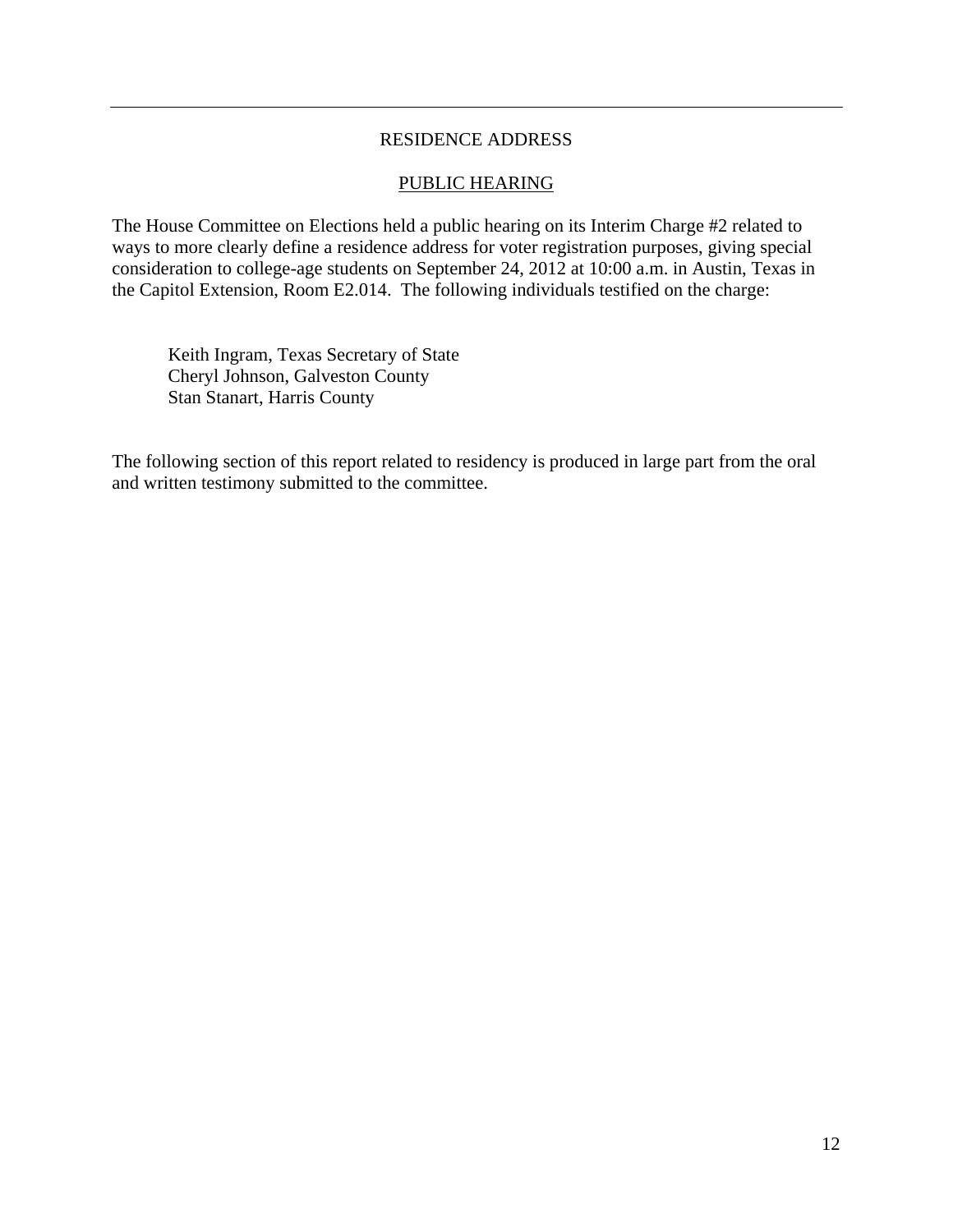#### BACKGROUND

The question of residency has been a historical matter in Texas dating back to 1936, in which the courts ruled that residency is in part a voter's intention and that the voter's intention must be reviewed to determine residence (McBeth v. Streib).<sup>7</sup>

In 1964 through Mills v. Bartlett, the courts declared that "... neither bodily presence alone nor intention alone will suffice to create the residence, but when the two coincide at that moment the residence is fixed and determined. There is no specific length of time for the bodily presence to continue." Mills further concluded that residence depends upon the circumstances surrounding the person involved and largely depends upon the present intention of the individual. The court stated that, "volition, intention and action are all elements to be considered in determining where a person resides and such elements are equally pertinent in denoting the permanent residence or domicile."<sup>8</sup> The TEC defines residence as "...domicile... one's home and fixed place of habitation to which one intends to return after any temporary absence."

Further, the El Paso Court of Appeals held in 1992 (Simmons v. Jones) that "the voter's intention was material to a proper determination of the voter's residence requirement."<sup>9</sup> Commercial Standard Ins Co. v. Nunn concluded that "coupled with the voter's intention, there must also exist a physical connection to the place in which such voter is claiming residence."<sup>10</sup>

After Hurricane Ike, the SOS Director of Elections at the time, notified Texas election officials that "…the voter is the one who decides what the voter considers to be home….if a person…intends to return, then that person can maintain their voter registration in their home county…" The law further requires that residency must occur for 30 days prior to being eligible to vote. $^{11}$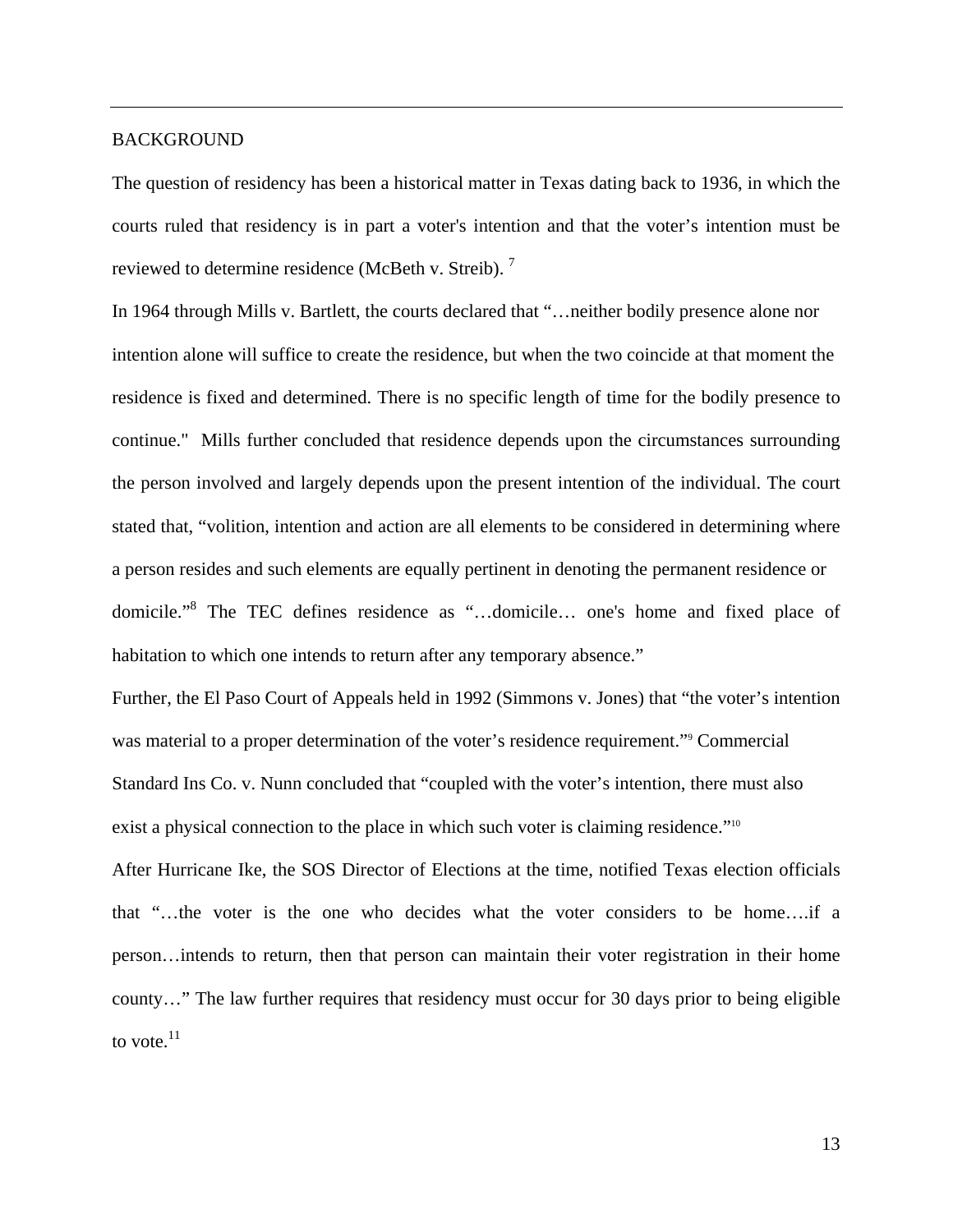#### CURRENT

Overall, the question of residency is a perennially difficult one to answer. Furthermore, the matter greatly impacts voter registration. According to case law, the primary determining factor of residency is the intent of the candidate or voter. Therefore, in the case of a college student, residence would be a matter of choice.<sup>12</sup> Students would determine whether their college or home residence serves as the primary residency for candidacy or voting purposes.

#### RECOMMENDATIONS

Intent is heavily relied on in past case law to determine residency for voting. While courts have issued opinions on multiple occasions, the matter remains an issue that receives scrutiny to this day. The Texas Legislature could find value in clarifying or defining "intent" to prevent future confusion.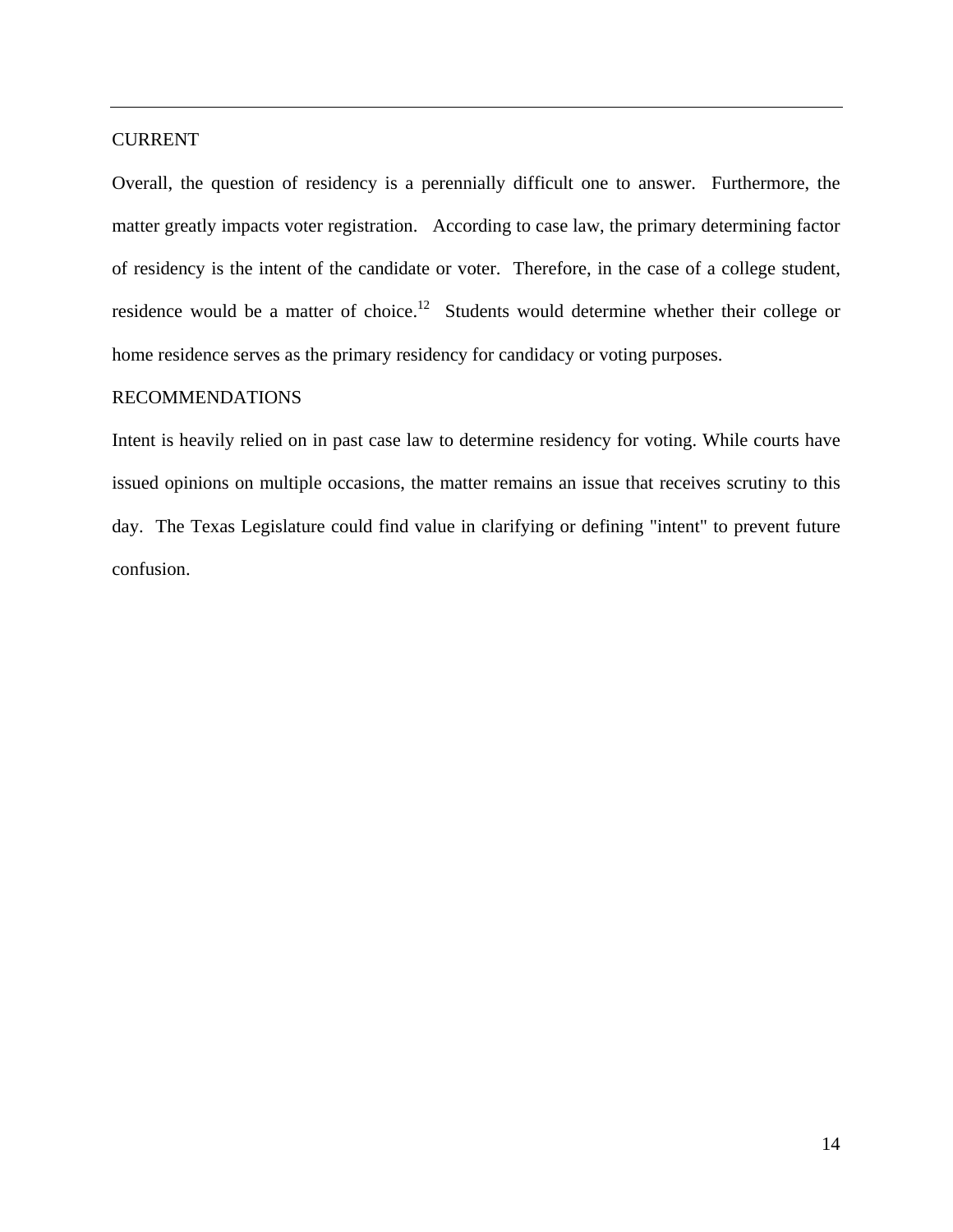## INTERIM CHARGE #3

Monitor the implementation and impact of the MOVE Act on the state and on municipalities. Make legislative recommendations, as needed, to ensure a smooth implementation of the law.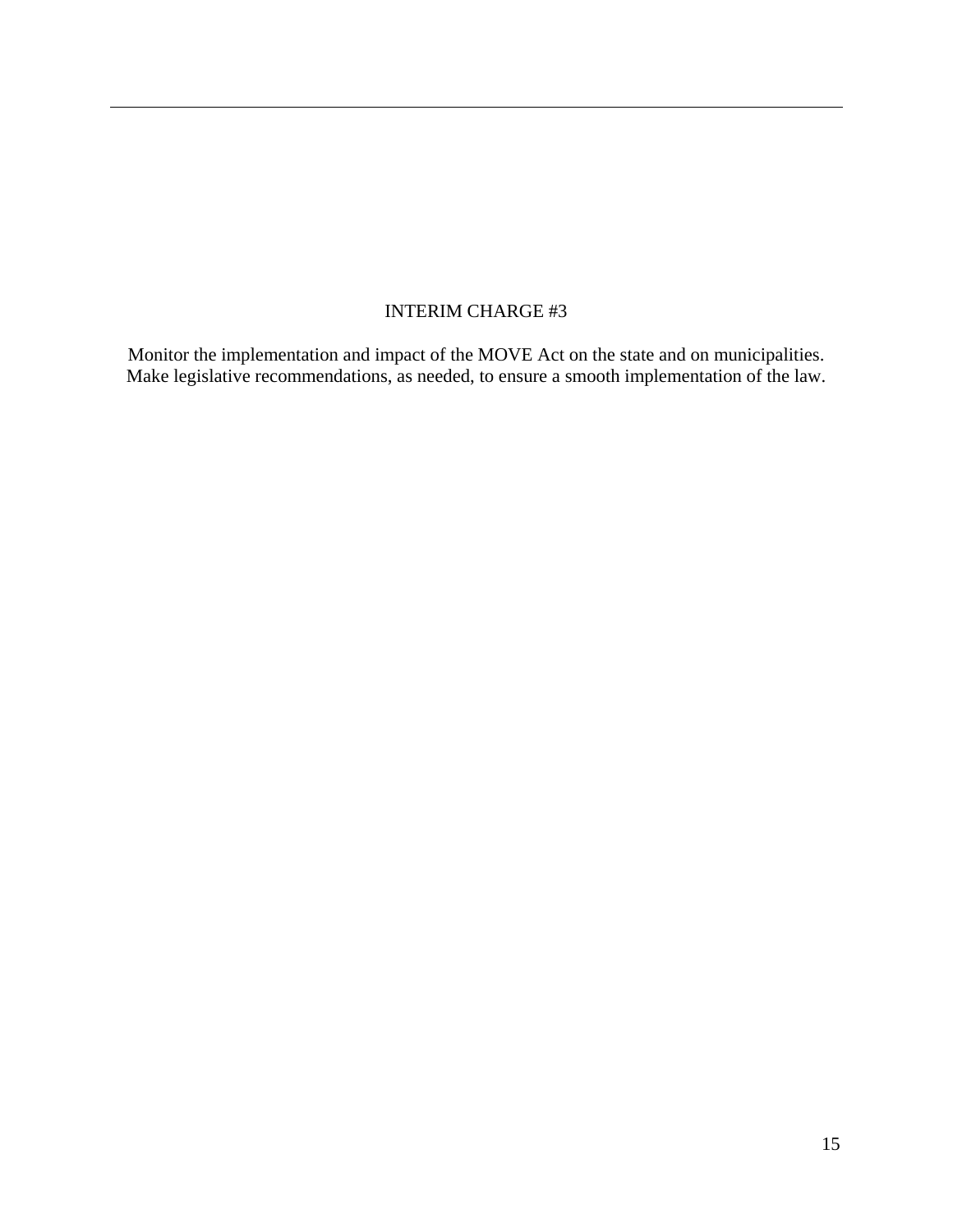#### MOVE ACT

#### PUBLIC HEARING

The House Committee on Elections held a joint public hearing with the House Committee on Defense and Veterans' Affairs on Interim Charge #3 related to the MOVE Act on October 9, 2012 at 10:00 a.m. in Austin, Texas in the Capitol Extension, Room E1.030. The following individuals testified on the charge:

 Keith Ingram, Texas Secretary of State Morgan Little, Texas Coalition of Veterans Organizations Joy Streater, Comal County

The following section of this report related to the MOVE Act is produced in large part from the oral and written testimony submitted to the committee.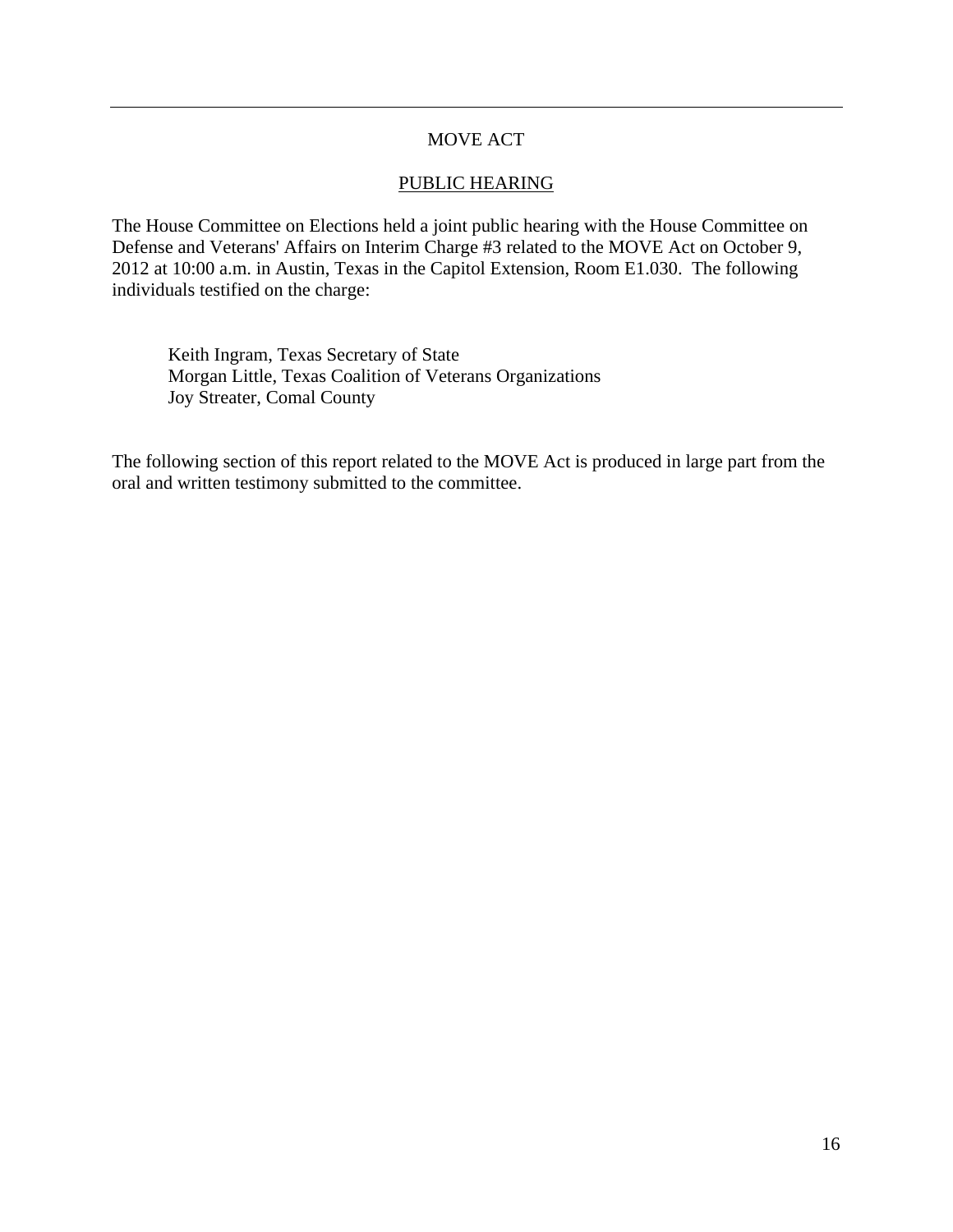#### **BACKGROUND**

The 82nd Texas Legislature passed SB 100 in order to implement the federal MOVE Act. The main functions of SB 100 were (1) to increase the coverage of the 45 day deadline to any federal and state election, (2) to modify and regularize the Federal Postcard Application ("FPCA") process, and (3) to make sure that the election calendar schedule was elongated in order to accommodate the 45 day deadline to mail out military and overseas ballots (a process that was placed in the Election Code in 2005). An additional function of SB 100 was to provide a mechanism for local entities to move their elections from the May uniform election date to November uniform election date.

To facilitate a change in the election date or a change in the terms of office to conform to a new election date, SB 100 authorized:

• a home-rule city to change the general election date or to allow the election of all members of the governing body at the same election;

a school board to change the length of terms for trustees to staggered terms of either three or four years;

• a general-law municipality whose governing body serves one- or three-year or staggered terms to change the length of term to two years or allow for the election of all members at the same election; and

any political subdivision that elects it governing members to a term with an odd number of years to change the length of term to an even number of years.<sup>13</sup>

The SOS must provide information regarding voter registration procedures and absentee ballot procedures, including procedures related to the federal write-in ballot, to be used by eligible voters under the federal Uniformed and Overseas Citizens Absentee Voting Act. The SOS also

17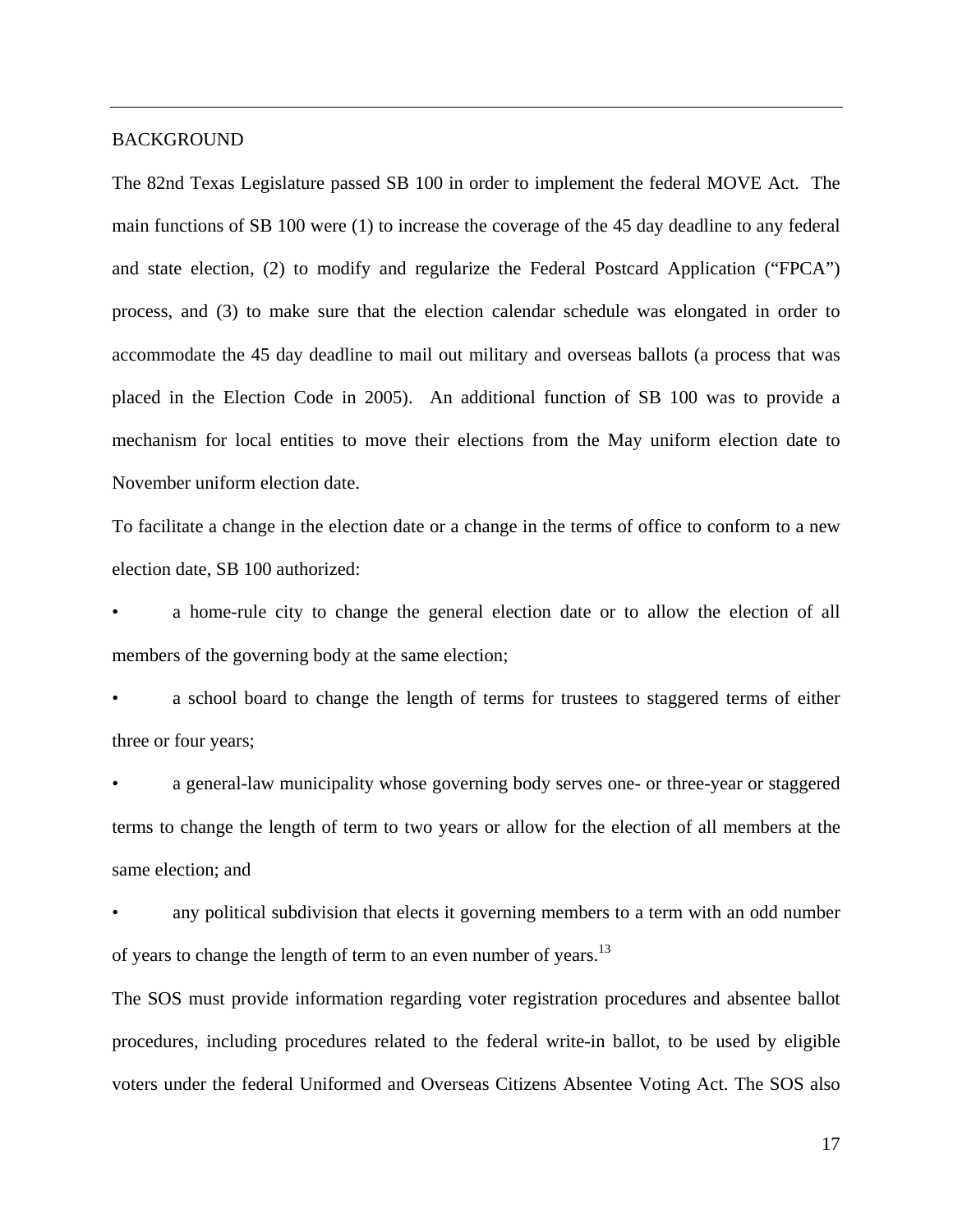acts as the state coordinator between military and overseas voters and county election officials. In addition, the SOS, in coordination with local county officials, must implement an electronic free-access system for someone voting early by mail to determine if the application and ballot have been received and the ballot's status.<sup>14</sup>

Regarding the additional function of SB 100, a number of local elected bodies moved their elections from May to November. With the exception of a few isolated instances, this was accomplished with little trouble or fanfare.<sup>15</sup>

This issue was also studied last interim by the House Committee on Elections. Their report addressed these findings and can be found at the following link:

http://www.house.state.tx.us/\_media/pdf/committees/reports/81interim/House-Committee-on-Elections-Interim-Report-2010.pdf

The committee held a hearing on October 9, 2012, to gather more information about issues relating to Military and Overseas Voter Empowerment ("MOVE") Act to fulfill the interim charge.

#### CURRENT

Under changes made by SB 100, the FPCA process has been updated in Texas Election Administration Movement ("TEAM"), the Texas statewide voter registration database, without any major problems. Counties have adapted well to the changes. The users of the Federal Voting Assistance Program's website (used in order to request, access, and download to the FPCA) have generally done so without issue. The Federal Voter Assistance Program ("FVAP") reports that Texas is one of the top states, by number of visitors, for use of their website to apply for overseas ballots.<sup>16</sup>

The SOS has emphasized to Texas counties the necessity of meeting the 45 day deadline. This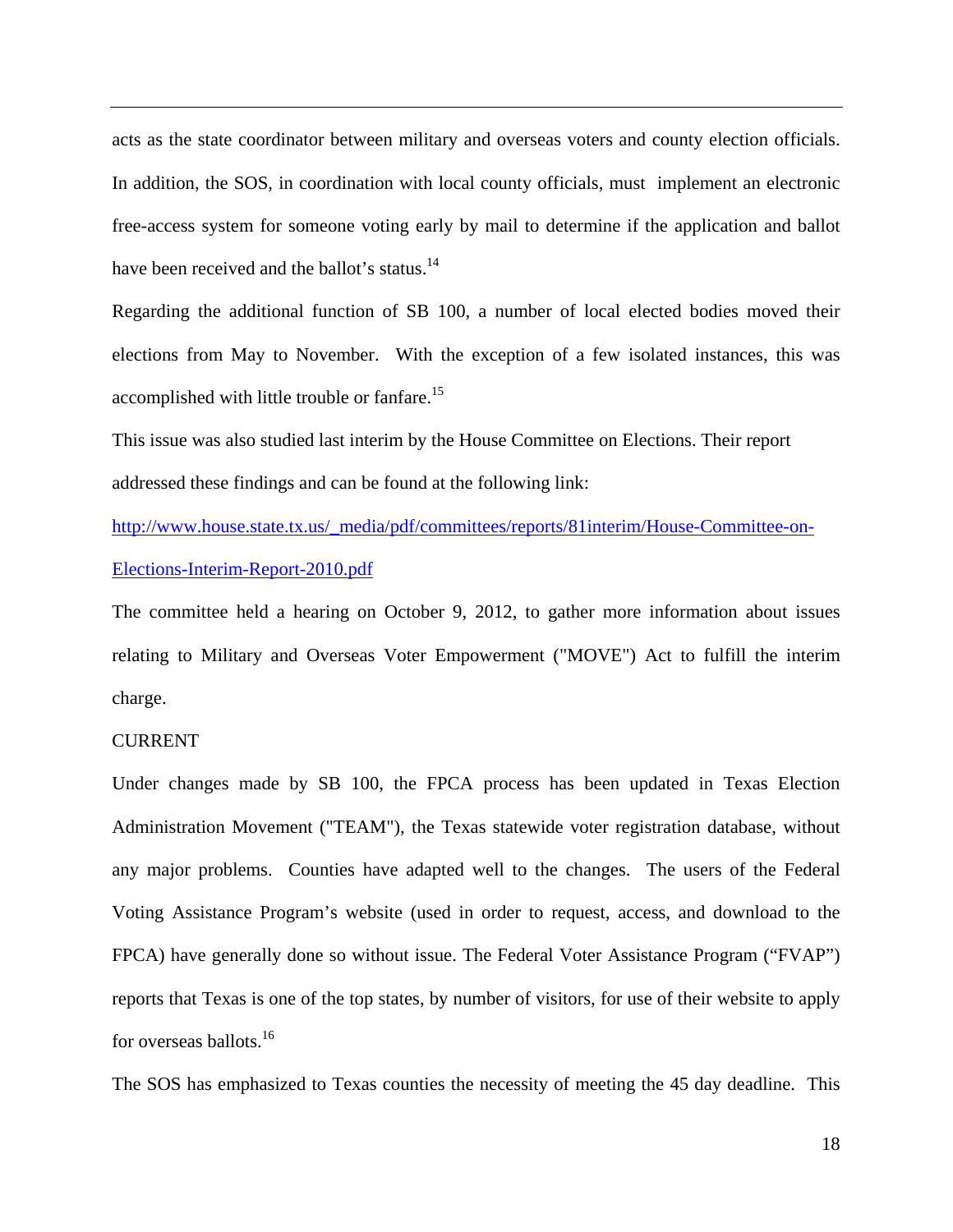year, the Texas election calendar was revised through court orders from the Federal three judge panel in San Antonio after its interim redistricting maps were vacated by the U.S. Supreme Court. When the March 6th primary date was no longer feasible, the Court spent a great deal of time talking to the political parties, County election officials, and the SOS about a new schedule. The emphasis in those discussions related to accommodating deadlines necessary to have ballots mailed to military and overseas voters by the 45th day before a new primary date. Additionally, the court was interested in picking a runoff date that accommodated the elongated schedule between the primary and runoff that the 82nd Legislature enacted in SB 100.<sup>17</sup>

The period prior to the new primary date of May 29th was extremely busy for the counties. All counties were required to complete state and local redistricting upon new maps drawn by the court. Counties redrew precinct lines in accordance with TEC Section 42.005. Once voters were assigned to new precincts, the counties mailed new voter registration cards to every eligible voter. Texas counties faced an increase in calls and voter registration applications due to a revised election calendar, that resulted in a delay in the mailing of new voter registration cards.<sup>18</sup> With uncertainty and multiple changes to the Texas election calendar, all but a handful of counties met the deadline of mailing military and overseas ballots by April 14th, 2012. The majority of problems in meeting the deadline were caused by the need to correct ballots as a result of redistricting confusion and normal issues associated with local party officials ordering ballots in a timely manner. Of the handful that were late, most were sent by the following Monday and the remainder went out during the following week.<sup>19</sup>

The July 31st, 2012 runoff did not encounter the same challenges presented during the May 2012 Primary Election, due to the fact that counties did not compress nearly a year's workload into one month. In addition, the ballot was much shorter. A few remained unsubmitted, yet, all the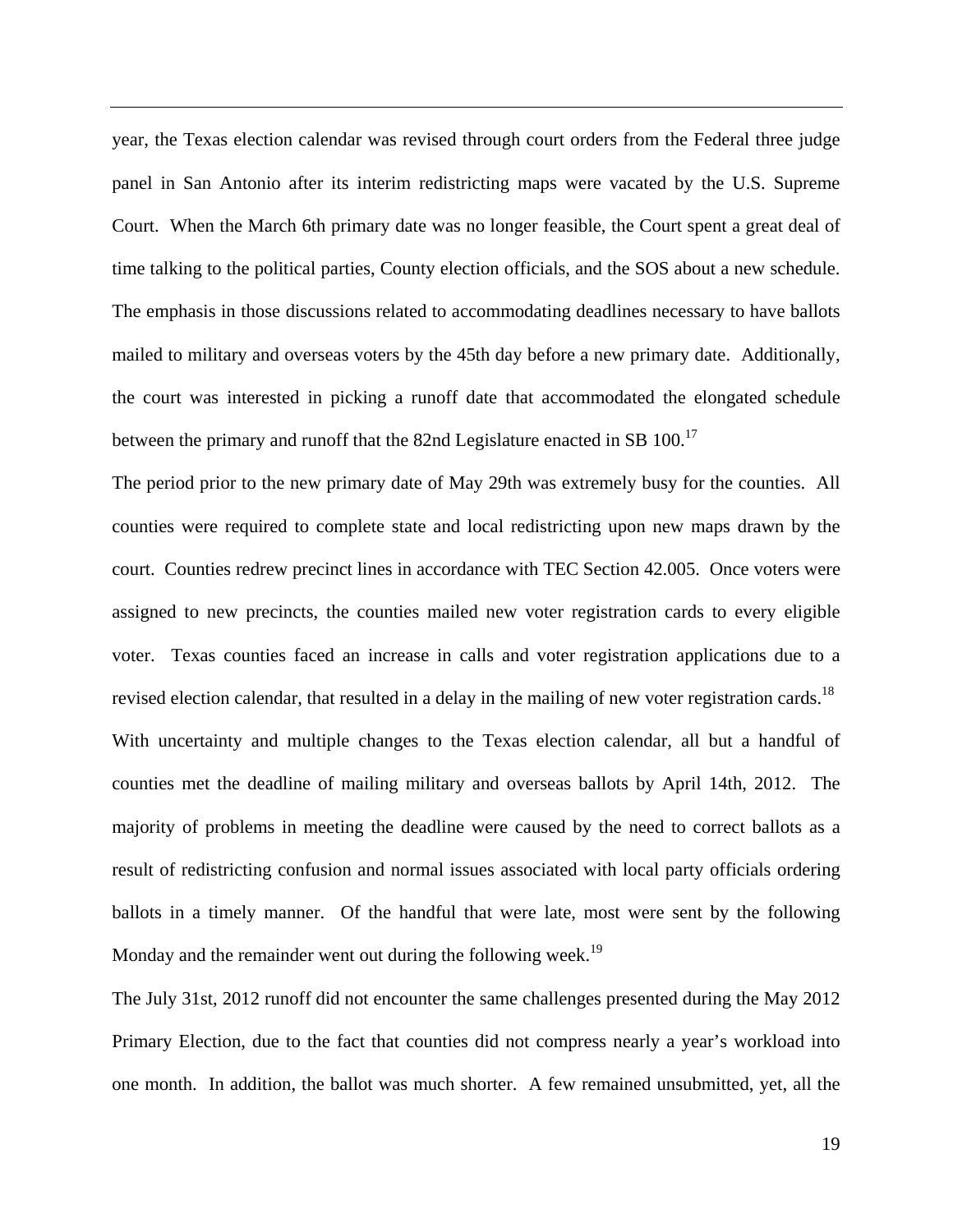overseas ballots were mailed or emailed by the Monday following the June 16th deadline.<sup>20</sup> The number of MOVE Act ballots that were requested, returned, and counted for any of the 2012 election year is undetermined. Counties are not expected to have such information until after the general election, provided by the SOS's Election Assistance Commission's post-election survey to the counties. However, in 2008 there were 53,058 ballots sent overseas and 37,863 of these were counted and in 2010 there were 17,863 ballots sent overseas and 17,322 were counted.<sup>21</sup>

#### RECOMMENDATION

The 83rd Legislature should continue to monitor the implementation of the MOVE Act to ensure Texas military and overseas ballots are sent, received and counted accurately.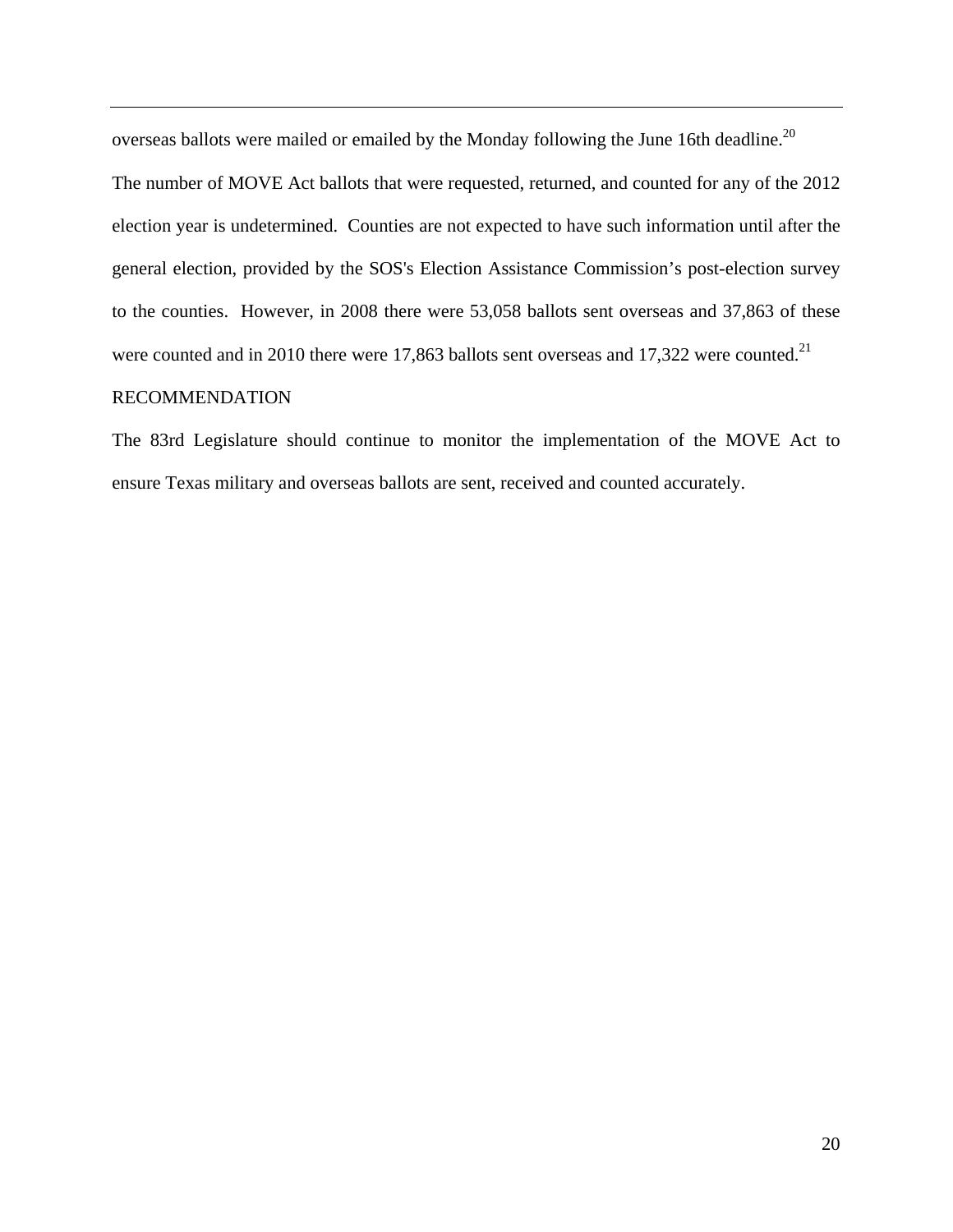## INTERIM CHARGE #4

Monitor the agencies and programs under the committee's jurisdiction and the implementation of relevant legislation passed by the 82nd Legislature.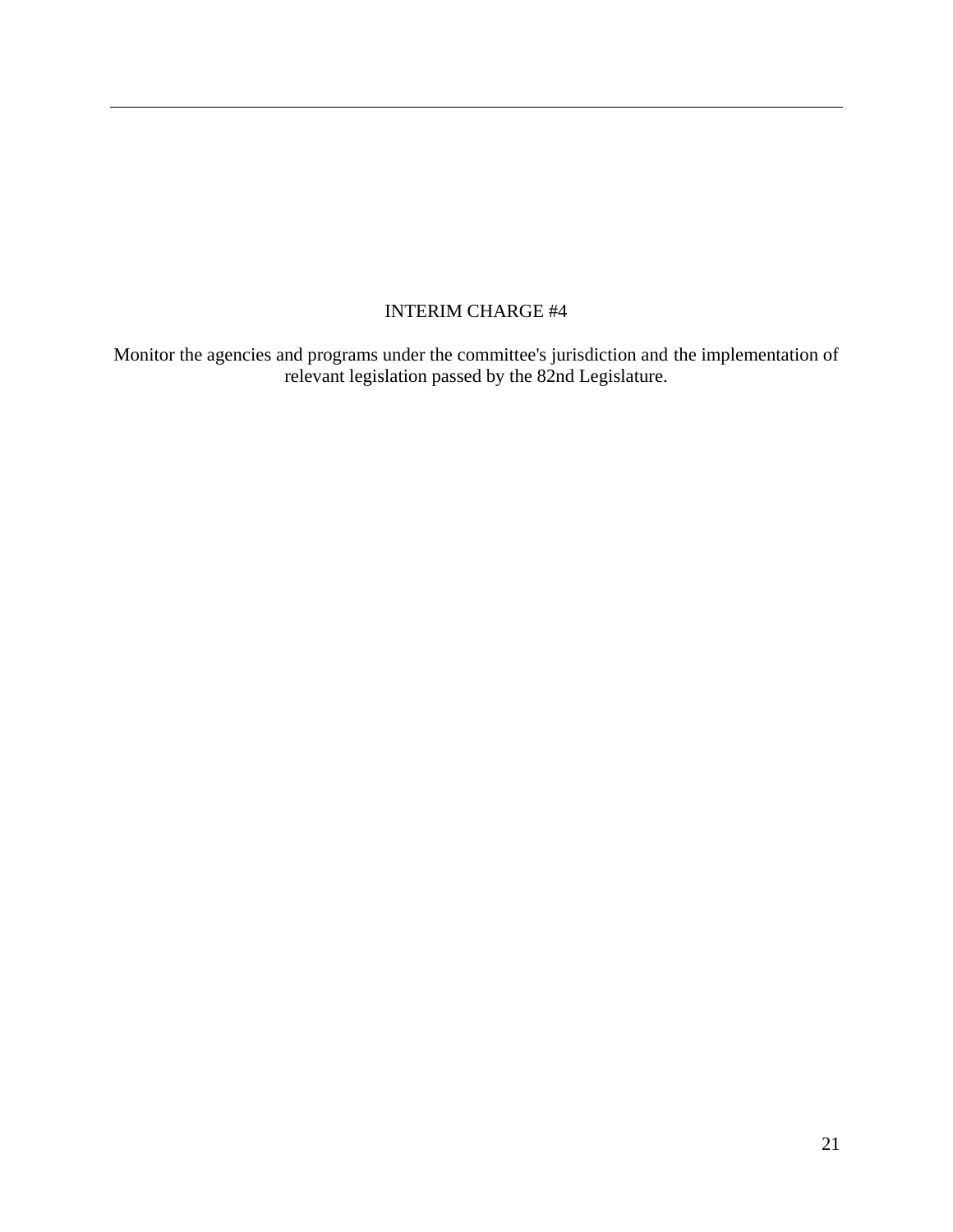#### IMPLEMENTATION

#### PUBLIC HEARING

The House Committee on Elections held a public hearing on its Interim Charge #4 related to implementation of relevant legislation on September, 24, 2012 at 10:00 a.m. in Austin, Texas in the Capitol Extension, Room E2.014. The following individuals testified on the charge:

 Kelly Canon, Self Bruce Fuller, Self Keith Ingram, Texas Secretary of State Cheryl Johnson, Galveston County Betsy Schonhoff, Texas Secretary of State Stan Stanart, Harris County Sheryl Swift, Galveston County

The following section of this report related to implementation of legislation is produced in large part from the oral and written submitted to the committee.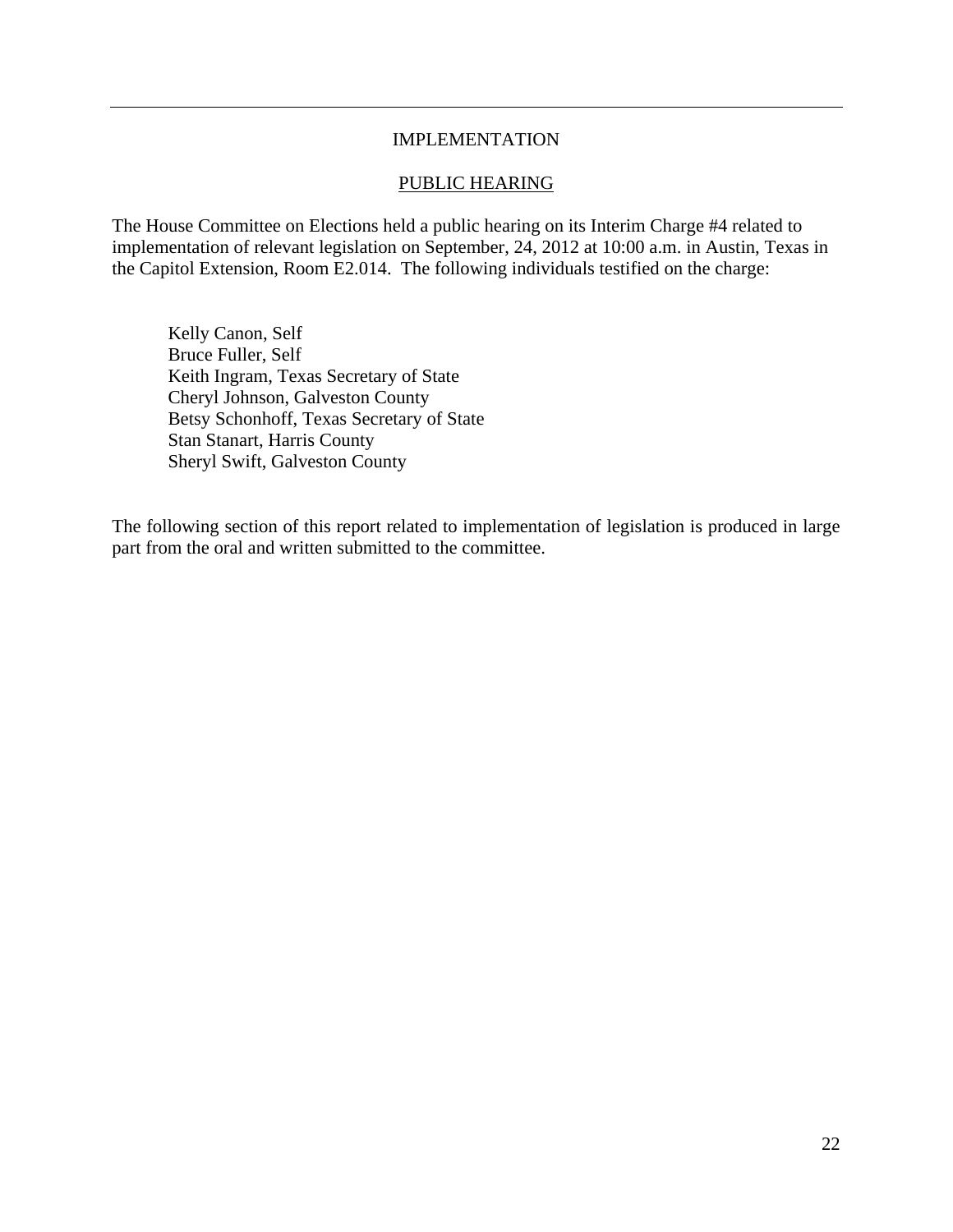This section is a summary of the implementation of some of the election bills passed during the 82nd legislature.

#### *HB 1570 and HB 2194*

HB 1570 and HB 2194 (in part) related to changes to the volunteer deputy registrar program including requiring volunteer deputy voter registrars ("VDRs") to undergo training, to be Texas residents and to prohibit paying VDRs based on the number of applications completed or according to quotas of applications. These requirements and the training materials were precleared by the Justice Department and implemented in March 2012. However, in February of 2012, a lawsuit was filed by Project Vote/Voting for America against the SOS and the Galveston County tax assessor collector. The Federal District Court in Galveston issued a preliminary injunction on August 2, 2012 against five of the VDR requirements. The 5th Circuit Court of Appeals stayed that injunction a month later on September 6, 2012. The plaintiffs sought emergency relief from the U.S. Supreme Court. Justice Scalia requested that Texas respond by September 20, 2012. A response was filed, the new law is in effect, pending further ruling from the courts. $22$ 

#### *Other Elections Bills:*

- HB 174 required the SOS to use the deceased persons list from the Social Security Administration ("SSA") to assist in removing such persons from the voter registration rolls. This requirement has been met. A list of deceased persons was procured from the SSA by the SOS's office and matched with the county information. At this time, a Travis County District Court has issued a temporary restraining order barring the SOS office from "further instructing counties" regarding the cancellation of registration for nonresponsive weak matches. The SOS is in compliance with the Travis County order.<sup>23</sup>
- HB 184 clarified that the SOS must declare an uncontested candidate for a legislative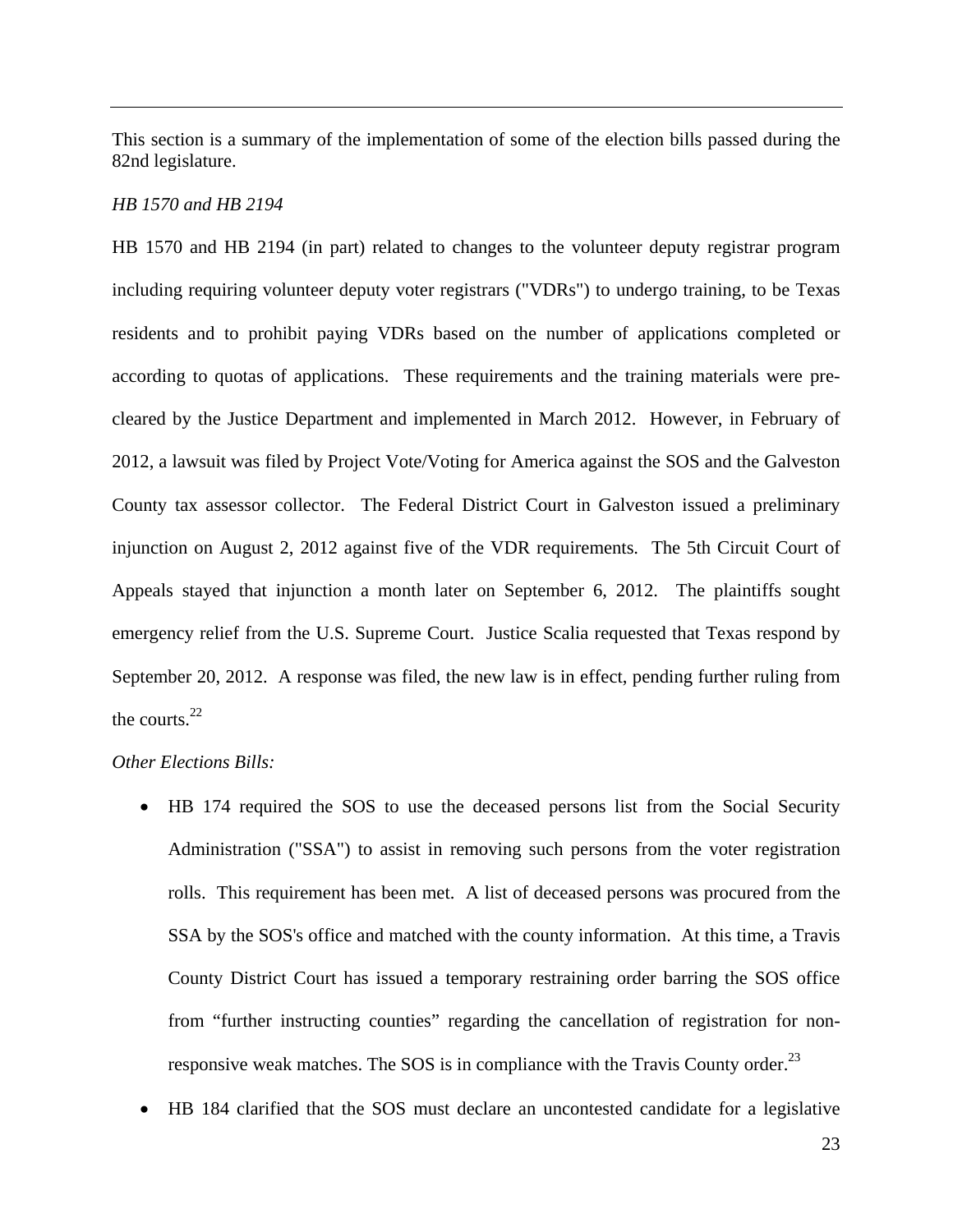vacancy elected in a certain timeline. The SOS has been authorized since 2001 to declare an uncontested candidate elected.

- HB 360 required language on a ballot for the proposition of a bond to include a general description of the purpose of that bond. The governing bodies holding such elections are aware of the new requirements and are in compliance.
- HB 1135 prohibited amending a candidate application or a petition filed in lieu of paying a filing fee after the deadline. It is interesting to note that there was little practical application of HB 1135 to the 2012 Primary. In fact, the federal court order authorized amendments, in certain circumstances, to applications and petitions that were already filed.
- HB 1136 made changes regarding the selection of early voting workers, members of the early voting ballot board and the implementation of processing ballots by mail in a general election. These new procedures were first implemented for the 2012 Primary.
- HB 1226 made explicit that persons who have received deferred adjudication and have not been convicted of a felony are eligible to vote. This has been implemented.
- HB 1401 provided that "annexed" citizens may vote in a municipal local option liquor election that occurs after their annexation. It also changed the number of signatures needed on the petition to trigger a local option election. The SOS has revised their online outline on local option liquor elections to reflect this change.
- HB 1503 required that special peace officers appointed by an election judge be licensed as a peace officer by the Texas Commission on Law Enforcement Officer Standards and Education ("TCLEOSE"). The SOS handbook for Election Judges and Clerks has been updated to reflect this change.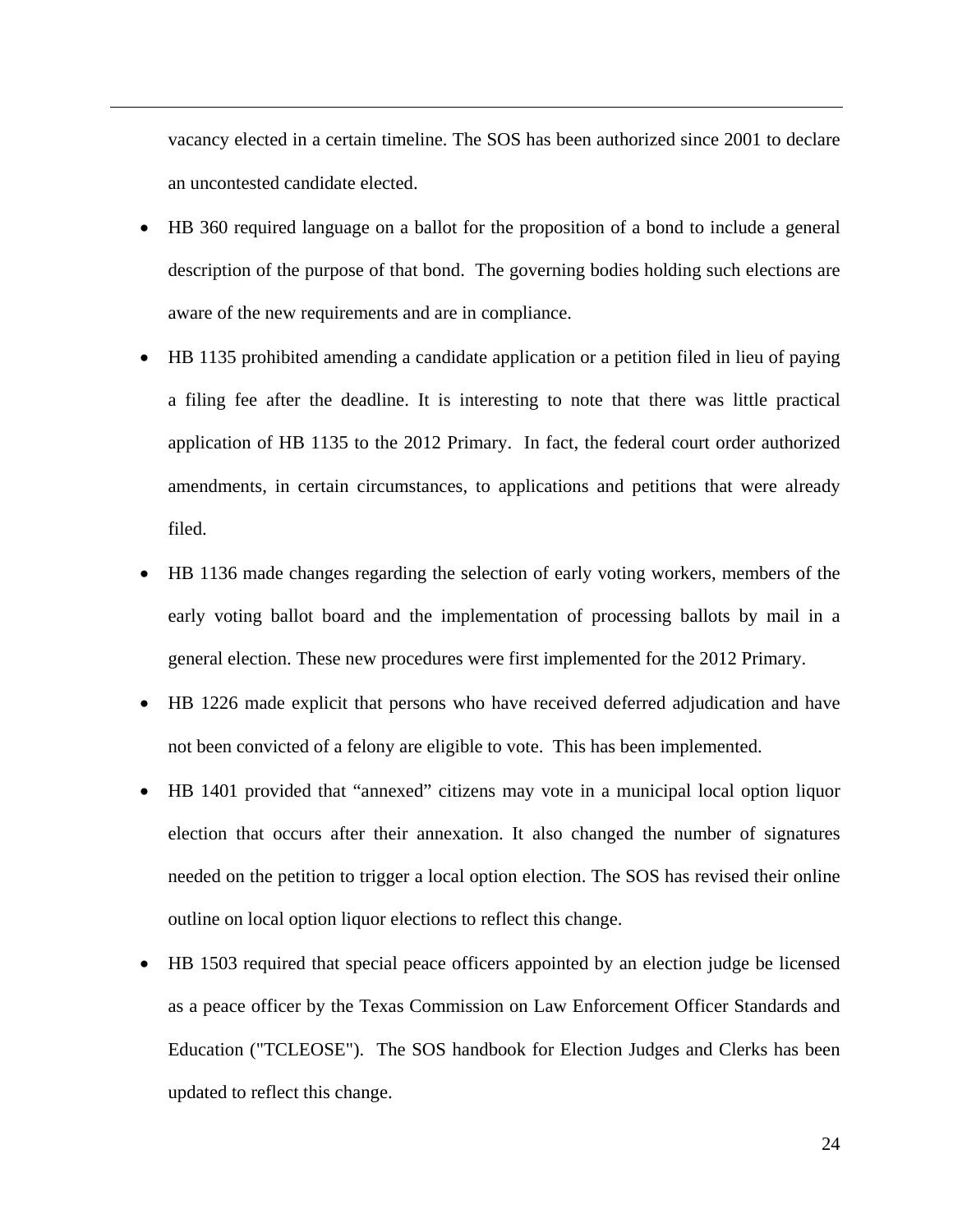- HB 1528 made changes to the consolidation of election precincts in a primary election. Some consolidation did occur this past primary and even more occurred during the primary runoff election. Consolidation caused some delays and long lines in Harris County during the runoff election due to an increase in voter turnout that exceeded the expectations of county officials. According to information received by the Committee, only a handful of counties consolidated down to one election precinct for the primary runoff. No county consolidated down to one election precinct for the primary.
- HB 1545 allowed some political subdivisions to move their elections from the May uniform election date to the November uniform election date. Many political subdivisions have taken advantage of this new law and a number of others are considering the same option.
- HB 1593 amended the candidate's application form to require that a space be made for a candidate's email address. A candidate's email address is considered "optional" information on the form. The SOS has amended their candidate application forms to collect such information.
- HB 1678 subjected meetings of the county election commission and the joint elections commission to the Open Meetings Act. At the present time there is only one joint elections administrator in Texas (Swisher County) and one position (Gray County) having been recently abolished. At least one county is discussing creating a joint elections administrator position. There are currently 83 county elections administrators in Texas (excluding the one joint elections administrator).
- HB 1789 authorized the SOS to make direct payment of primary funds to a county with a population of 100,000 or more upon request of the county election officer. They have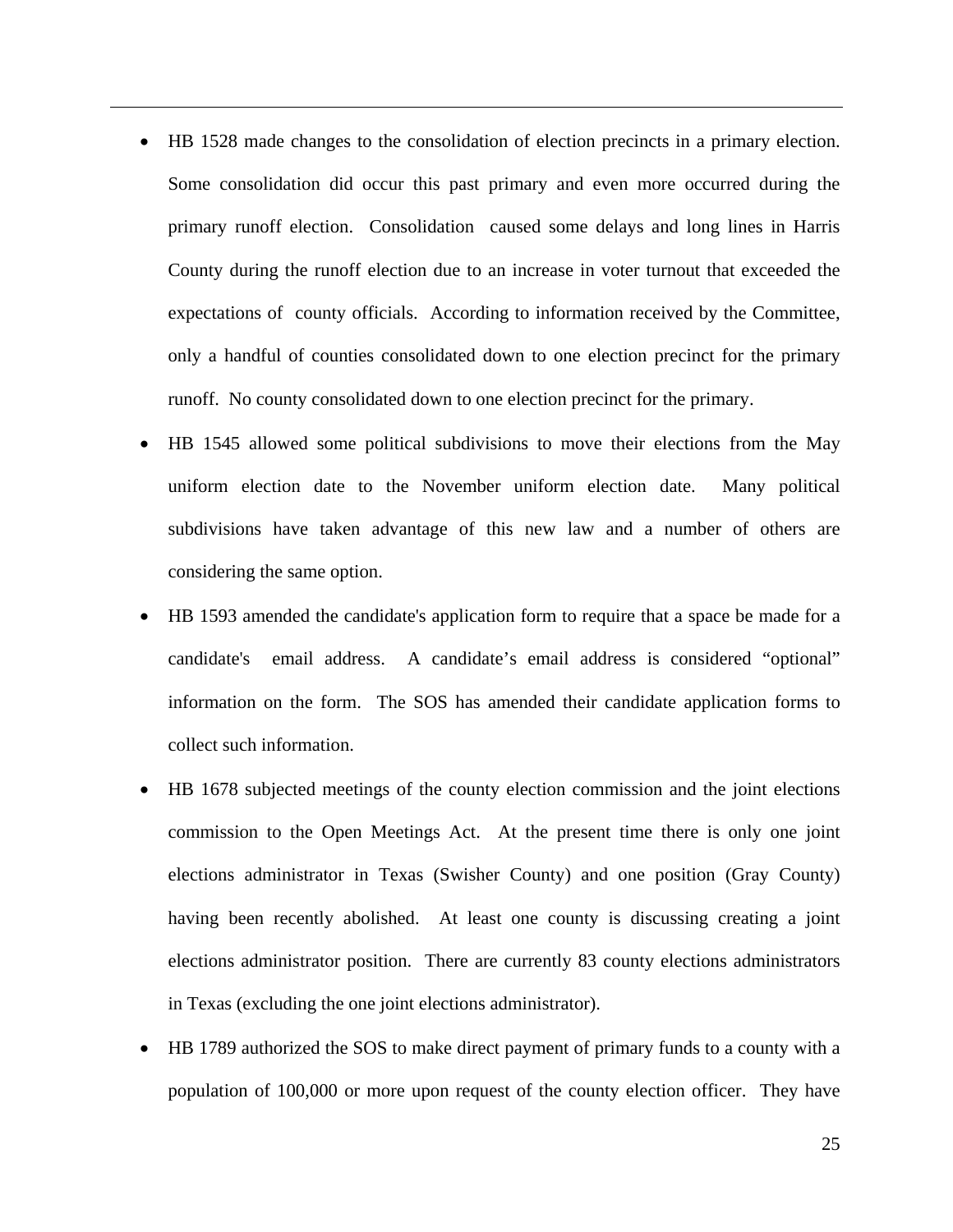implemented this new statute on a somewhat limited basis. The state has opted to allow party chairs of such counties to indicate how much of the payment should go directly to the county during the submission of the estimate and final reporting processes, rather than the counties specifying the amount.

- HB 1904 changed the filing deadline for a write-in candidate for county or precinct chair in the primary to 6:00p.m. of the fifth day after the regular filing deadline. There is no experience with this new deadline due to a federal court order relating to the 2012 Primary. The order provided that the write-in candidate deadline for the office of county chair was the same as the regular filing deadline and stated no write-in candidates for the office of precinct chair would be accepted.
- HB 2194 made several changes to the VDR program (as mentioned in connection with HB 1570), including expanding the county wide polling place program. Turnout results are inconclusive on whether or not the programs are increasing voter participation. Data should improve as we have repeat participation in similar elections by counties. The bill also made small changes to the procedure for appointment of election judges and election day procedures that have been implemented this year without any difficulties.
- HB 2449 prevented applications for ballots by mail from being made available for public inspection (except by the voter who had signed it), until the first business day after the election. Election materials of the SOS have been updated to reflect the change in timetable for inspecting applications for ballots by mail.
- HB 2477 expanded the number of languages that the SOS must provide on various state prescribed voter forms in the general election.
- HB 2817 was the elections omnibus bill. This bill made a number of small changes to the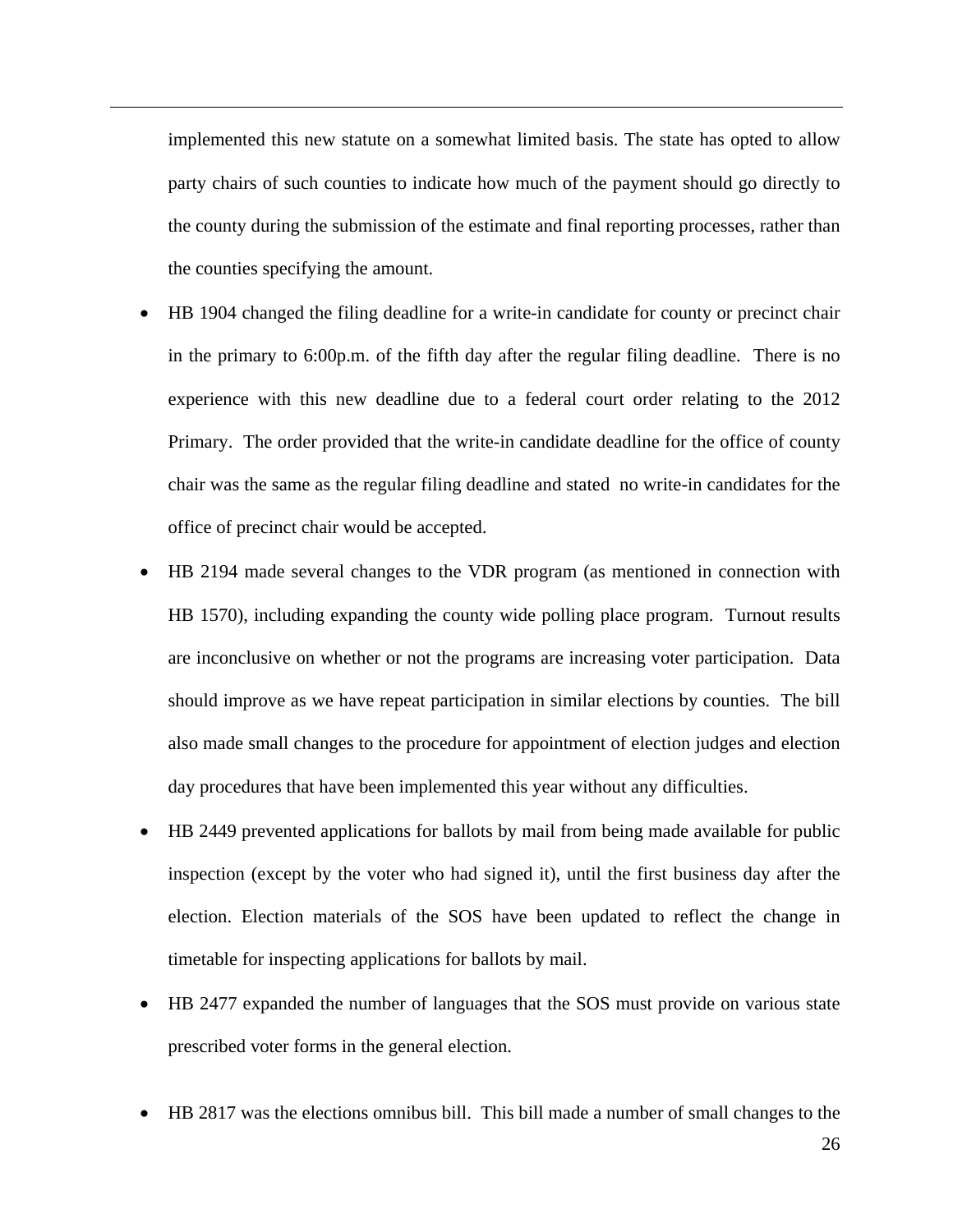TEC as well as a couple of substantive modifications. It added Section 18.068, requiring all counties in State and Federal elections to submit all of the voter history for that election within thirty days of the election. Minor issues have been reported with complying within such timeframe, yet all counties have successfully complied for both the primary and primary runoff election.

- HB 2920 authorized the city council of certain municipalities to adopt an ordinance to determine whether or not to stagger the election of its officers. No information is available on any such cities, which may have adopted such an ordinance.
- HB 2959 created a Class C misdemeanor for a county chair who fails to transfer records to the new county chair by the 30th day after the new chair's term of office begins. The Committee has no information regarding prosecutions, if any, under Section 171.028, TEC.
- SB 729 allowed a school district that uses cumulative voting to hold its elections with the junior college district, rather than the city, county, or state, if the school district so chooses. However, many school districts contract with counties to conduct a joint general election to satisfy joint election requirements. The change may prove helpful with respect to school districts that have general elections in May and in November of odd-numbered years when counties are unlikely to have elections. <sup>24</sup>